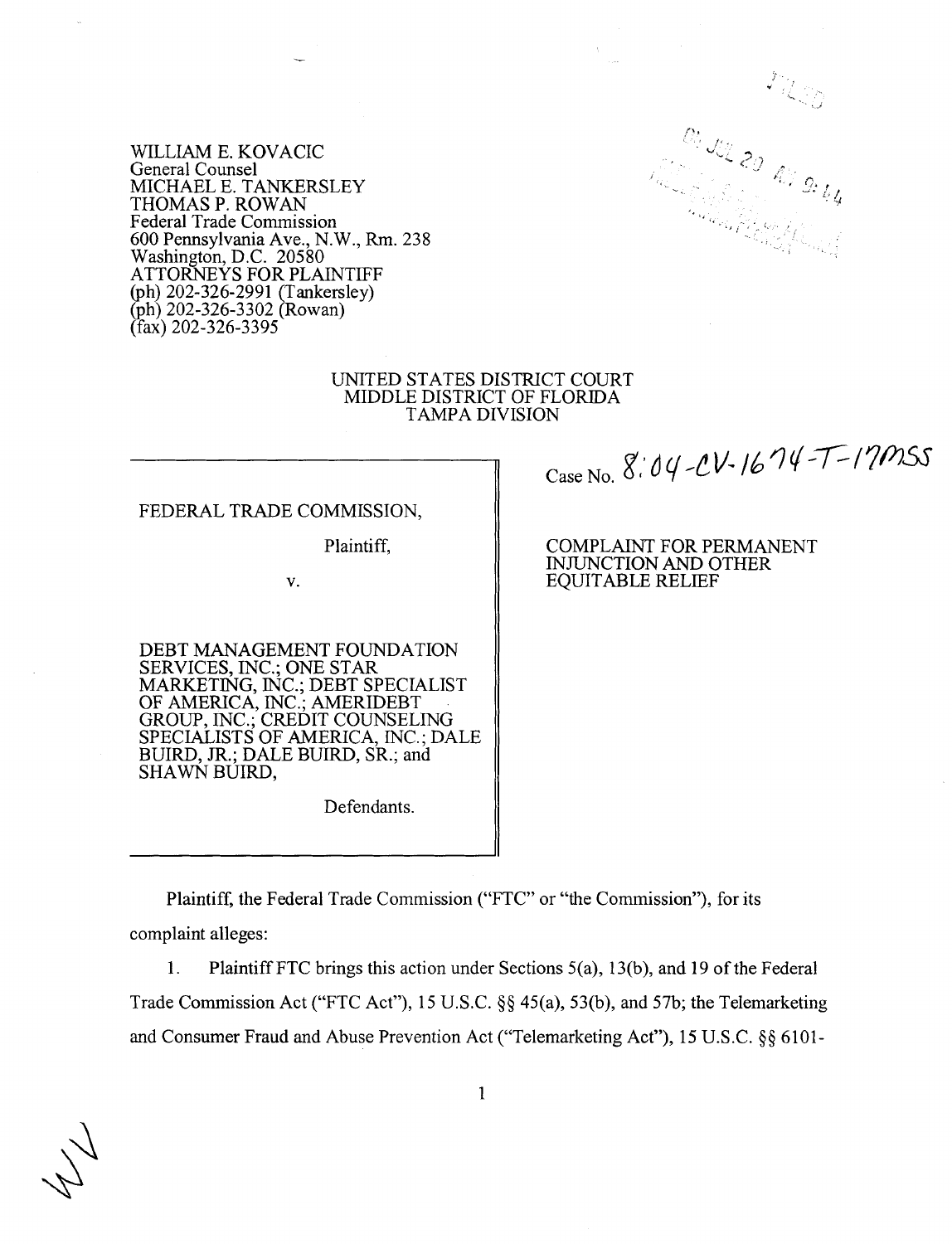6108; Sections 503 and 505(a)(7) of the Gramm-Leach-Bliley Act ("GLB Act"), 15 U.S.C. \$5 6803 and 6805(a)(7); and the Credit Repair Organizations Act, 15 U.S.C. §§ 1679-1679j ("CROA"), to secure temporary, preliminary, and permanent injunctive relief, rescission of contracts and restitution, disgorgement of ill-gotten gains, an asset freeze, appointment of a receiver, and other equitable relief for defendants' violations of Section 5(a) of the FTC Act, 15 U.S.C. § 45(a), the FTC's Telemarketing Sales Rule ("TSR"), 16 C.F.R. Part 310; Title V of the GLB Act, 15 U.S.C. **\$8** 6801-27; the FTC's Privacy of Consumer Financial Information Rule ("Privacy Rule"), 16 C.F.R. Part 3 13; and Sections 404-407 of CROA, 15 U.S.C. §§ 1679b-1679e.

# **JURISDICTION AND VENUE**

2. This Court has subject matter jurisdiction over this matter pursuant to 15 U.S.C. 44 45(a), 53(b), 57b, 6105(b), and 28 U.S.C. \$4 1331, 1337(a) and 1345.

3. Venue is proper in the United States District Court for the Middle District of Florida pursuant to 15 U.S.C. 53(b) and 28 U.S.C. §§ 1391(b) and (c).

# **PLAINTIFF**

4. Plaintiff FTC is an independent agency of the United States Government created and given statutory authority and responsibility by the FTC Act, as amended, 15 U.S.C.  $\S$ 41-58. The Commission is charged with enforcing, among other things: (1) Section 5(a) of the FTC Act, 15 U.S.C.  $\S$  45(a), which prohibits unfair or deceptive acts or practices in or affecting commerce; (2) rules promulgated under the Telemarketing Act, 15 U.S.C. *\$5* 6 101 - 6108, including the TSR, 16 C.F.R. Part 3 10, which prohibits deceptive or abusive telemarketing acts or practices; (3) Subtitle A of Title V of the GLB Act, 15 U.S.C. §§ 6801- 09, and the FTC's Privacy Rule, 16 C.F.R. Part 313, which require, among other things, that financial institutions provide notices accurately describing their privacy practices to their customers; and (4) CROA, which regulates the practices of organizations that offer services for improving a consumer's credit record, history, or rating. 15 U.S.C.  $\S$  1679a. The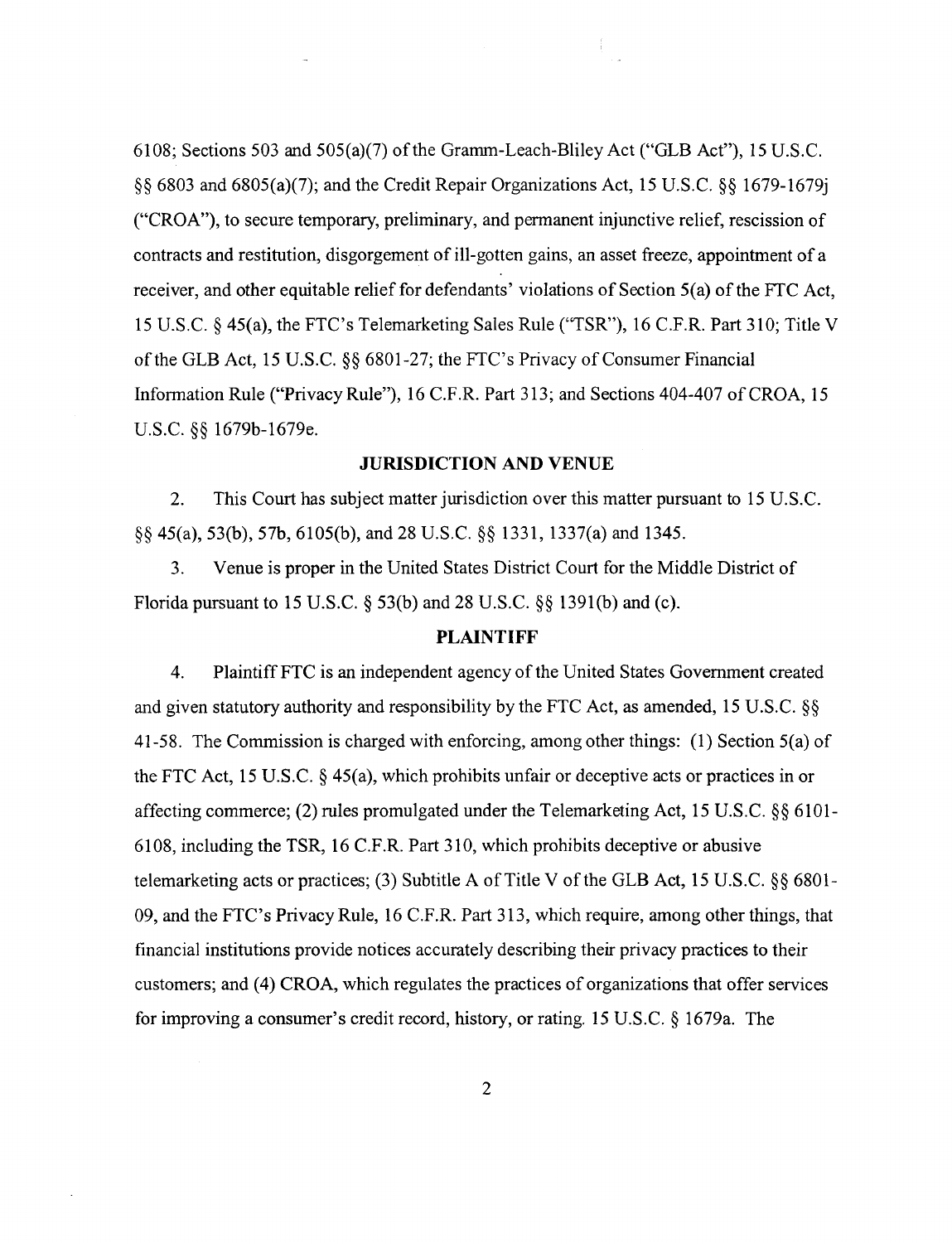Commission may initiate federal district court proceedings, in its own name by its designated attorneys, to enjoin violations of any provision of law it enforces and to secure such other equitable relief as may be appropriate in each case, including but not limited to restitution for injured consumers. 15 U.S.C. *\$5* 53(b), 57b, 6105(b), and 6805(a)(7).

## **DEFENDANTS**

# 5. Defendant DEBT MANAGEMENT FOUNDATION SERVICES, INC.

("DMFS"), is a Florida corporation with its principal place of business at 13553  $66<sup>th</sup>$  Street North, Suite 101, Largo, Florida 33771. Articles of incorporation representing that DMFS is a not-for-profit corporation were filed on September 23,2003. Notwithstanding these incorporation papers, DMFS is organized to carry on business for its own profit or that of its members within the meaning of Section 4 of the FTC Act. Additionally, the individual defendants have conducted the business of DMFS jointly or interchangeably with their own affairs and/or the business of the for-profit corporations that the individual defendants control.

6. Defendant ONE STAR MARKETING, INC. ("One Star"), is a for-profit Florida corporation with its principal place of business at 13553 66"' Street North, Suite 101, Largo, Florida 33771. Its articles of incorporation were filed on September 19,2003.

7. Defendant DEBT SPECIALIST OF AMERICA, INC. ("DSA"), is a for-profit Florida corporation with its principal place of business at 13553 66th Street North, Suite 101, Largo, Florida 33773. Its articles of incorporation were filed on January 21,2003. Through at least September 2003, DSA marketed and enrolled consumers in debt management programs.

8. Defendant AMERIDEBT GROUP, INC. ("Ameridebt Group"), is an inactive, forprofit Florida corporation. Its principal place of business was at 5770 Roosevelt Blvd., Clearwater, Florida 33760. Its articles of incorporation were filed on April 23,2002. Through at least the spring of 2003, Ameridebt Group marketed and enrolled consumers in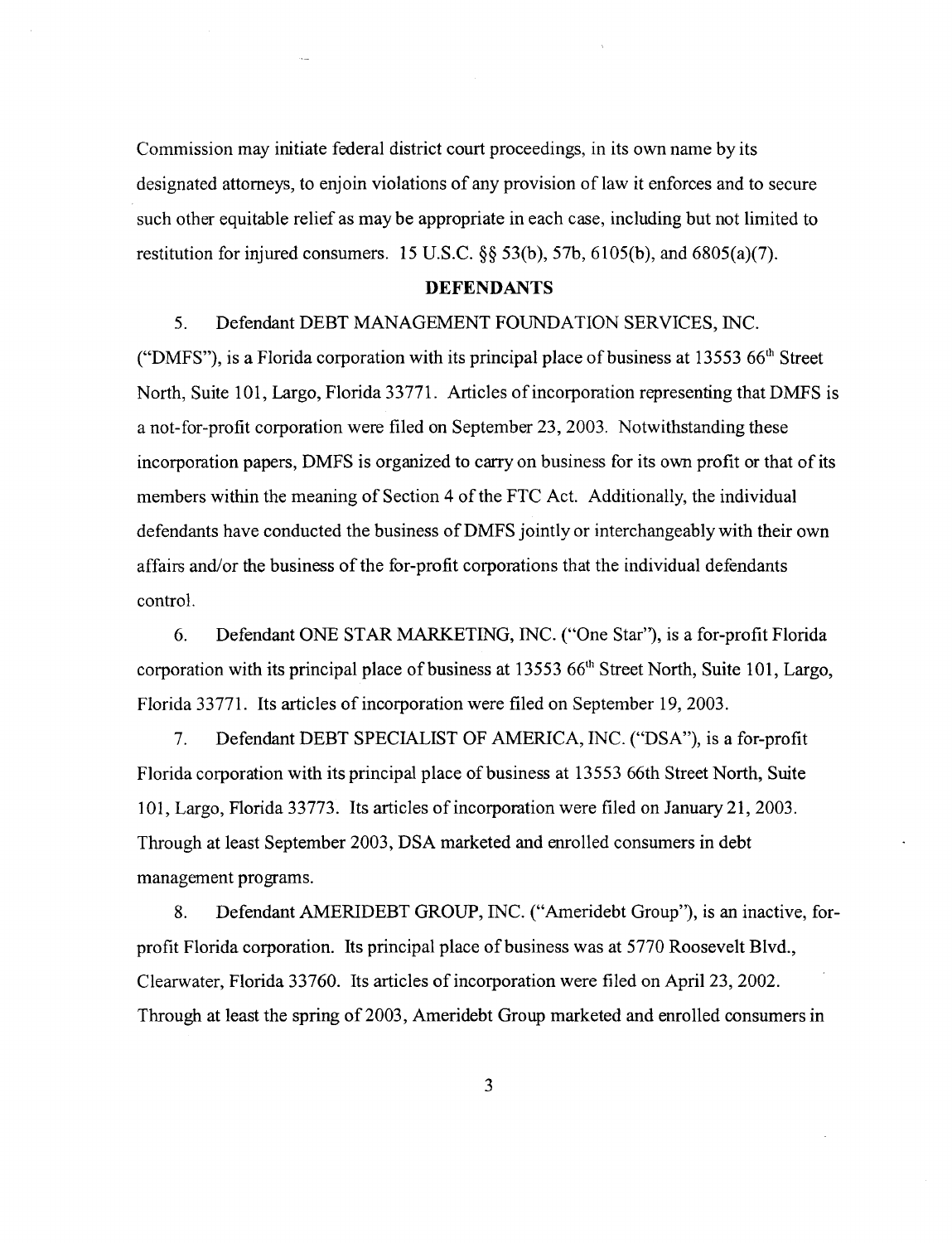debt management programs. The Florida Secretary of State administratively dissolved Ameridebt Group on September 19, 2003, for failure to file an annual report.

**9.** Defendant CREDIT COUNSELING SPECIALISTS OF AMERICA, INC. ("CCSA), is a New York corporation. Its articles of incorporation, which were filed on January 21,2004, represent that CCSA is a not-for-profit corporation. Further investigation or discovery will show that CCSA is organized to carry on business for its own profit or that of its members within the meaning of Section 4 of the FTC Act. Additionally, further investigation or discovery will show that the individual defendants have conducted the business of CCSA jointly or interchangeably with their own affairs and/or the business of the for-profit corporations that the individual defendants control.

10. Defendant DALE BUIRD, JR., is the president of defendants DMFS, One Star, DSA, and Ameridebt Group. He is also a director of defendants DMFS and CCSA. He is the son of defendant Dale Buird, Sr., and the brother of defendant Shawn Buird. Dale Buird, Jr., resides in the Central District of Florida.

11. Defendant DALE BUIRD, SR., is the vice-president, secretary, and general manager of defendant DMFS, the vice president of defendant One Star, and the general manager of defendant DSA. He is also a director of defendants DMFS and CCSA. He is the father of defendants Dale Buird, Jr., and Shawn Buird. Dale Buird, Sr., resides in the Central District of Florida.

12. Defendant SHAWN BUIRD is the vice president of defendant One Star. He is also a director of defendants DMFS and CCSA. He is the son of defendant Dale Buird, Sr., and the brother of defendant Dale Buird, Jr. Shawn Buird resides in the Central District of Florida.

## **COMMON ENTERPRISE**

13. The corporate defendants have operated as a common business enterprise while engaging in the deceptive acts and practices, and other violations of law alleged below.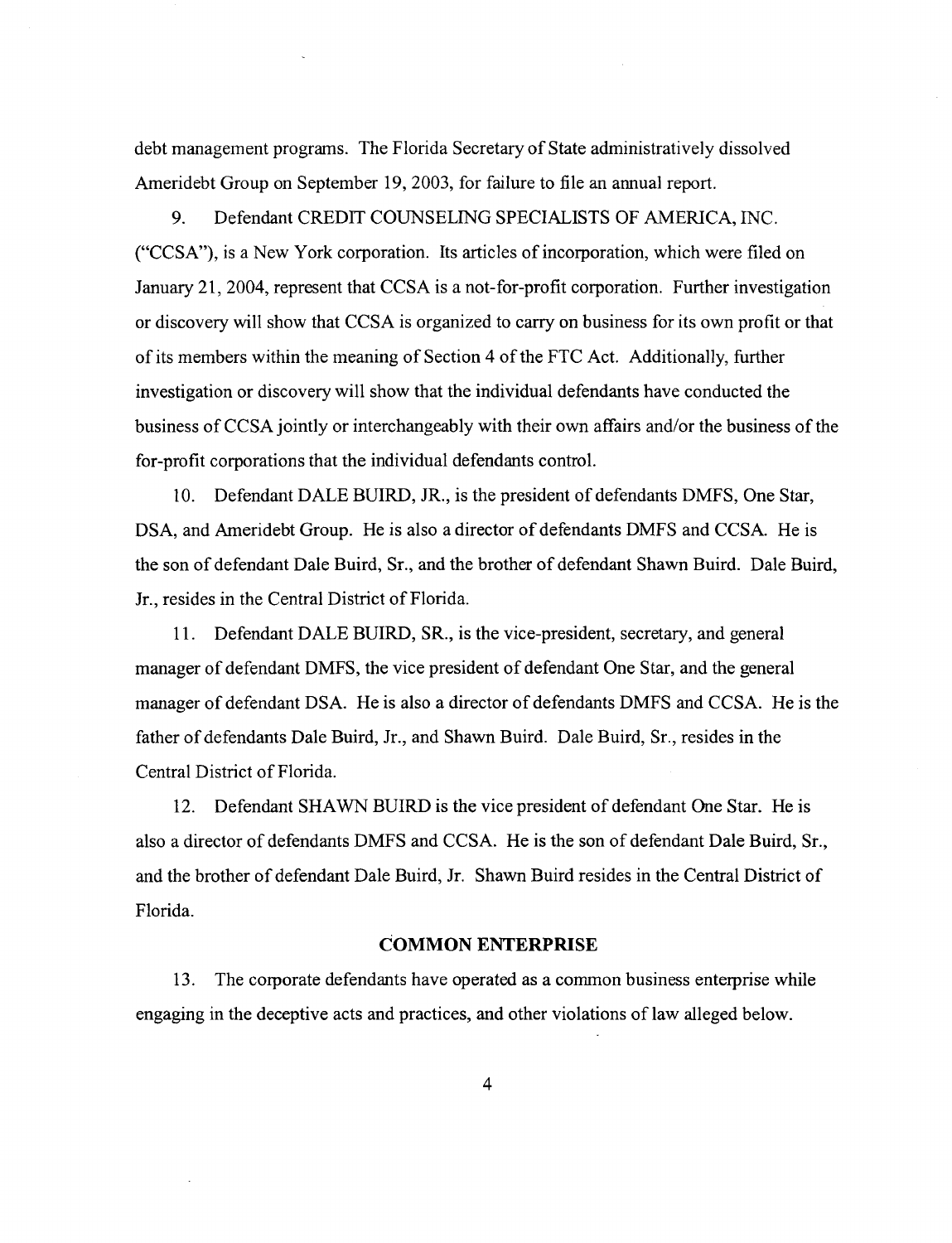Because the corporate defendants have operated as a common enterprise, each of them is jointly and severally liable for the deceptive acts and practices, and violations of law alleged below. The individual defendants are also jointly and severally liable for this conduct because of their participation in, and authority to control and direct, the activities of the defendant corporations.

# **COMMERCE**

14. At all times relevant to this complaint, the defendants have maintained a substantial course of business in the advertising and marketing of debt management programs, in or affecting commerce, including the acts and practices alleged herein, as "commerce" is defined in Section 4 of the FTC Act, 15 U.S.C. *5* 44.

# **DEFENDANTS' BUSINESS PRACTICES**

## **The Marketing Companies**

15. Since at least 2002, defendant Dale Buird, Jr., has solicited consumers to enroll in debt management programs using defendant corporations Ameridebt Group, DSA, and DMFS.

16. Prior to September 2003, the corporations used by Dale Buird, Jr., to solicit consumers included defendant corporations Ameridebt Group and DSA. Each of these entities was incorporated under Florida law as a for-profit corporation.

17. On April 3,2003, the Federal Trade Commission announced that regulations prohibiting telemarketers from making outbound telemarketing calls to numbers registered on the National Do Not Call Registry would become effective October 1,2003. 68 Fed. Reg. 16238-16247 (2003). A corporation that is not organized to carry on business for its own profit or that of its members is not subject to these regulations. 15 U.S.C. § 44.

18. Sometime in September 2003, Dale Buird, Jr., began using the purportedly nonprofit corporation DMFS to conduct the solicitation for debt management programs that he had formerly conducted under the names Ameridebt Group and DSA. The three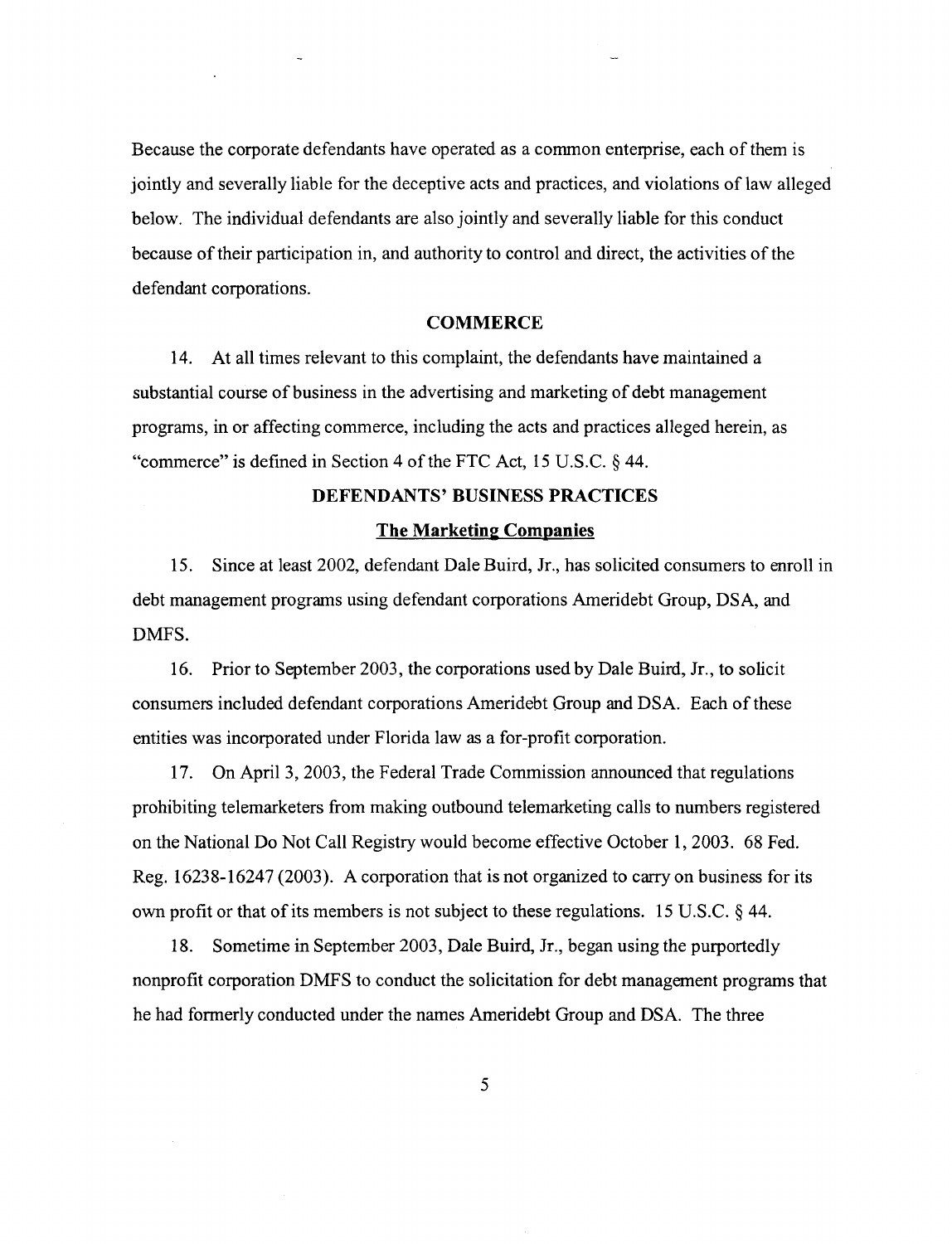defendant corporations used by Dale Buird, Jr., to market these programs -- Ameridebt Group, DSA, and DMFS -- are collectively referred to in this complaint as "the Marketing Companies."

## **The Buirds**

19. During all or part of the period that Dale Buird, Jr., has used Ameridebt Group, DSA, and DMFS to solicit consumers for debt management programs, defendants Dale Buird, Sr., and Shawn Buird have participated in and substantially assisted Dale Buird, Jr., in controlling in the activities of one or more of these corporations. These three individual defendants are collectively referred to in this complaint as "the Buirds."

### **The Marketing Program**

20. Consumers participating in a debt management program agree to pay off debts that are included in the program by making regular payments to an agency that agrees to distribute payments to the consumers' creditors.

21. Creditors may waive fees and/or lower interest rates for consumers who participate in debt management programs.

22. The Marketing Companies solicit consumers by leaving prerecorded messages on consumers' answering machines or voice mail systems. These messages state that the speaker is calling on behalf of one of the Marketing Companies and claim that the consumer is pre-approved for a credit card debt consolidation program and can receive interest rates of as low as one-and-one half percent through a debt reduction program. The messages state further that the corporation identified in the message definitely can help the consumer before his or her next billing cycles. The messages urge the consumer to gather his or her credit card names and balances and call the speaker at a toll-free telephone number.

23. For approximately one month beginning in mid-October 2003, the speaker in these messages stated that the speaker is "from Debt Management Foundation Services, a  $501(c)(3)$  non profit agency."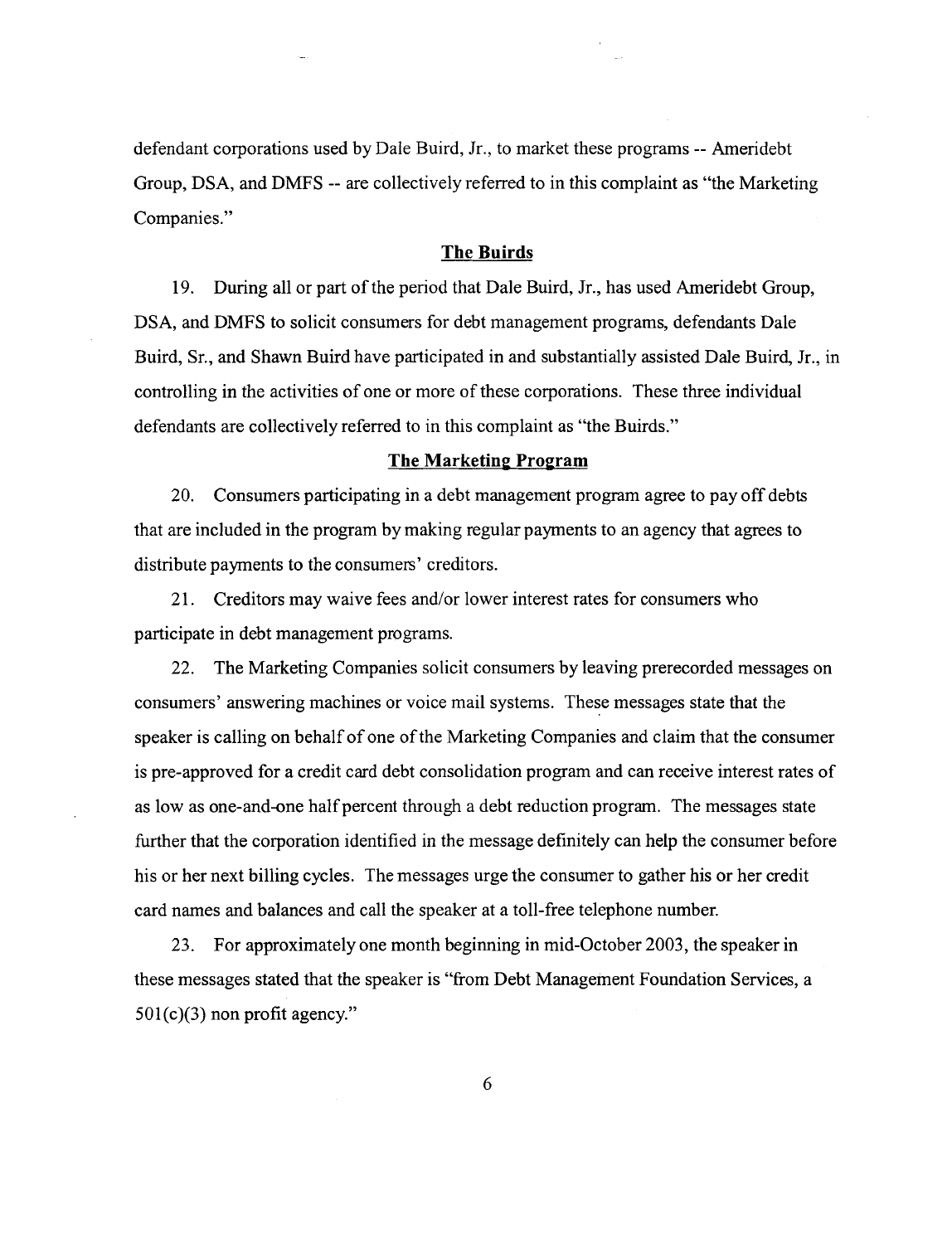24. For example, a Texas consumer received the following message on her telephone answering machine on Monday, October 27,2003:

> Hi, this is Mike Noble at Debt Management Foundation Services, a 501(c)(3) nonprofit agency at 1-800-413-4404. I'm calling in regards to a letter we had sent out pre-approving you to consolidate your credit cards together in one low monthly payment. The interest rate is going to be as low as reduction programs. one-and-a-half percent provided only through one of our debt

> I'm actually surprised you haven't called yet because we could definitely help you before your next billing cycle. Just have your creditor names and balances ready when you call. You can reach me toll-free at 1-800-4 13-4404. I'll be working until 10:OO p.m. Talk to you soon.

25. Since mid-November 2003, the messages have stated that the call is from "Debt Management Foundation Services, a non-profit agency."

26. In addition to such telephone solicitations, the Marketing Companies used a websites to solicit consumers. The Marketing Companies used a website at www. *ameridebtgroup.* org, and, since 2003, have used a site at www. *dmfoundation. com.* The websites contain essentially the same claims that are made in the Marketing Companies' telephone presentations. The websites state that consumers who enroll in the program will, among other things, reduce the term on their debts by 50% and reduce or eliminate interest on their debts.

27. The Marketing Companies' websites represent that, by enrolling in the Marketing Companies' program, consumers will preserve and/or rebuild their credit. The current DMFS website represents that, by enrolling in the DMFS program, consumers may "[i]mproved [sic]" their credit rating.

28. The Marketing Companies' websites urge consumers to telephone the Marketing Companies to enroll in a debt management program, or urge consumers to give the Marketing Companies their telephone number or other information so that a representative may contact the consumer about enrolling in a debt management program.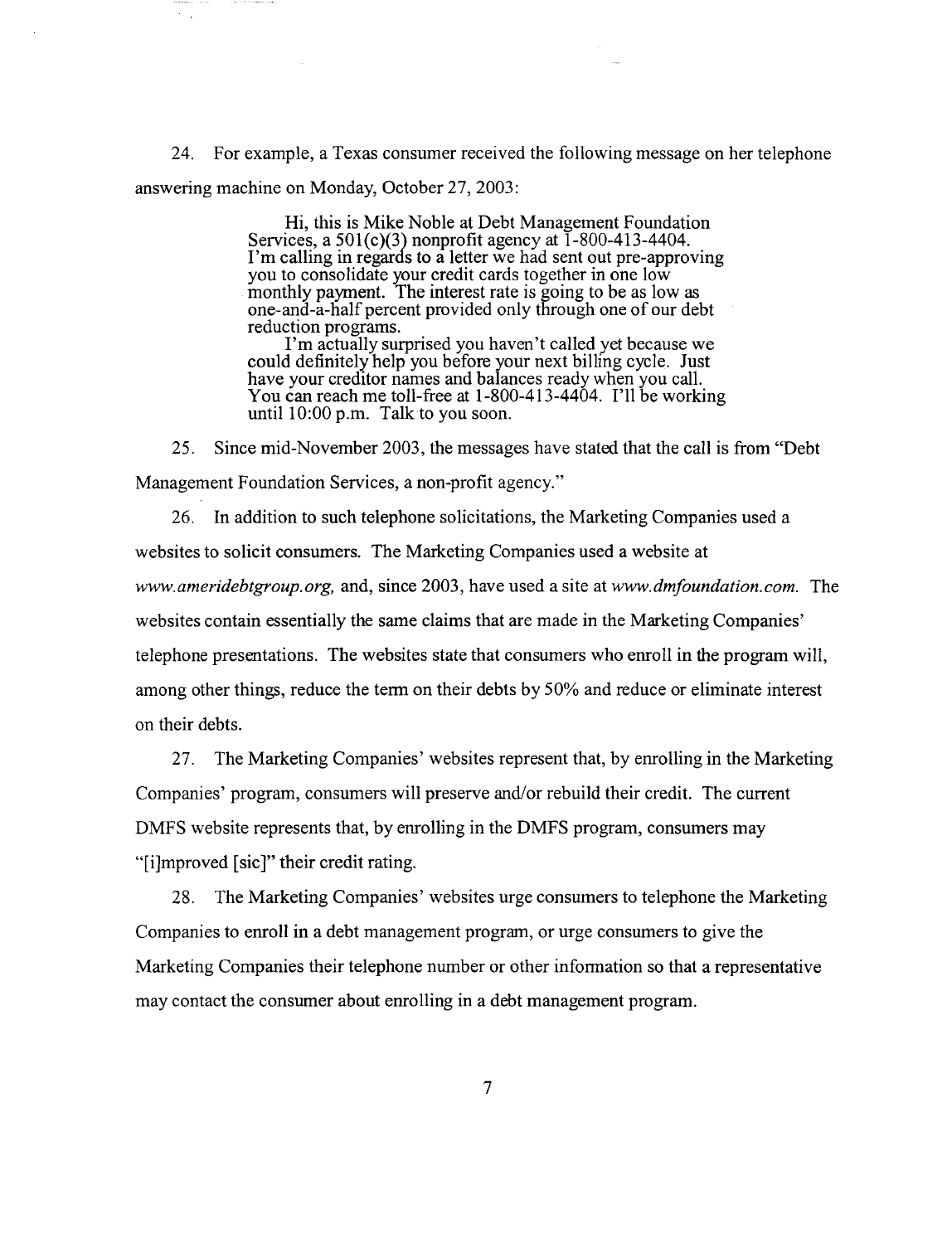# **The Marketing Companies' Enrollment of Consumers for Debt Management Programs**

29. Consumers who respond to telephone calls, website advertising, or other solicitations from the Marketing Companies receive a sales pitch for a debt management program. The consumers are connected with the Marketing Companies' representatives who repeat and elaborate on the claims made in the Marketing Companies' telephone messages and website. These representatives tell consumers that the Marketing Companies can reduce or eliminate the consumers' credit card interest payments, thereby saving the consumers thousands of dollars in interest and allowing the consumers to pay-off their credit card debts much sooner than they could if they did not participate in the program. In numerous instances, the Marketing Companies represent, expressly or by implication, that they provide debt management services for the consumers who enroll in their programs.

30. The Marketing Companies' representatives also make specific representations concerning the terms consumers will receive if they enroll in the program. The Marketing Companies' representatives, based on consumer-provided information about their credit card debts, identify a specific, monthly payment that each consumer will make as part of the program and the number of monthly payments that each consumer will be required to make in order to pay-off the accounts included in the program. The Marketing Companies' representatives also state a specific interest rate to which each of the consumers' credit card accounts will be reduced in the debt management program.

3 1. The Marketing Companies' representatives tell consumers that, in order to participate in the debt management program, the consumers must pay the Marketing Companies a setup or enrollment fee, plus a monthly fee. The monthly fee varies from \$20 to \$49 per month and is collected from consumers' bank accounts with the monthly payment for consumers' creditors. The setup or enrollment fees charged by the Marketing Companies generally range from \$100 to \$500, but have been over \$1,000 in some instances.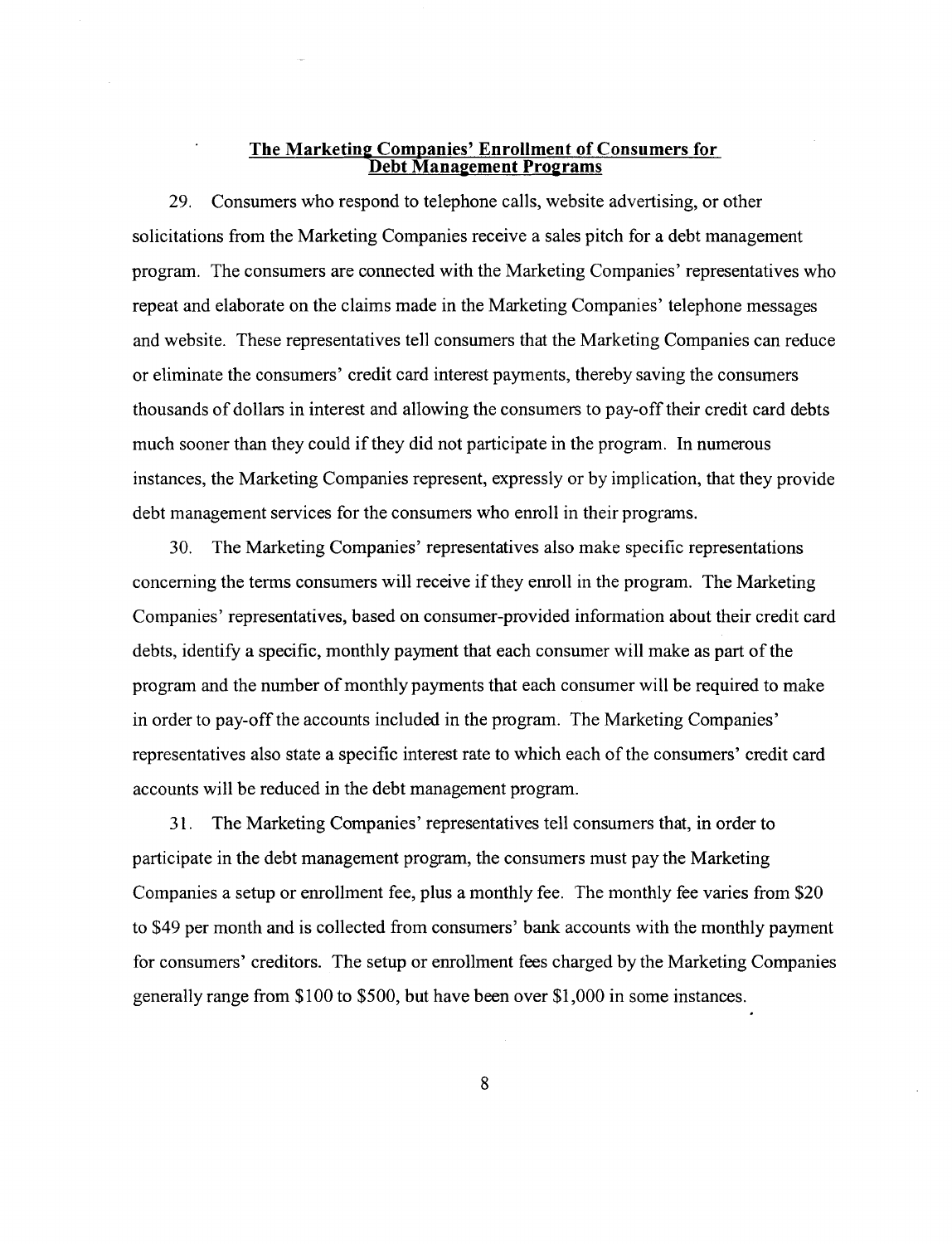32. The Marketing Companies' representatives request the consumers' bank account numbers so that the fees and monthly payments can be debited from the consumers' accounts.

33. In numerous instances, the Marketing Companies' telephone representatives have told consumers that the Marketing Companies will honor refund requests from consumers who contact the Marketing Companies within 72 hours of the consumers' enrollment dates to request a refund of their enrollment fees.

34. In numerous instances, the Marketing Companies have failed to honor refund requests from consumers who have contacted them within 72 hours of the consumers' enrollment dates.

## **The Marketing Companies' Failure To Provide Debt Marketing Services**

*35.* The Marketing Companies do not provide debt management services to consumers who enroll in their programs. In numerous instances, instead of providing such services, the Marketing Companies send consumers who agree to enroll as clients papers that include an application or an unexecuted contract to obtain services from another entity that provides debt management services. The application or contract provides that this entity will provide services such as contacting creditors on the consumer's behalf and developing a debt consolidation plan. The application or contract that the Marketing Companies send to consumers has varied over time, and the entity named in the application or contract as the debt management service provider has varied over time.

**36.** In numerous instances in which the Marketing Companies give consumers an application or contract for services from another entity, the debt management services described in the application or contract consumers receive are materially different from the services described by the Marketing Companies in the course of persuading consumers to enroll. For example, the application or contract does not provide that enrollment in the debt management program will entitle the client to a specific monthly interest rate or payment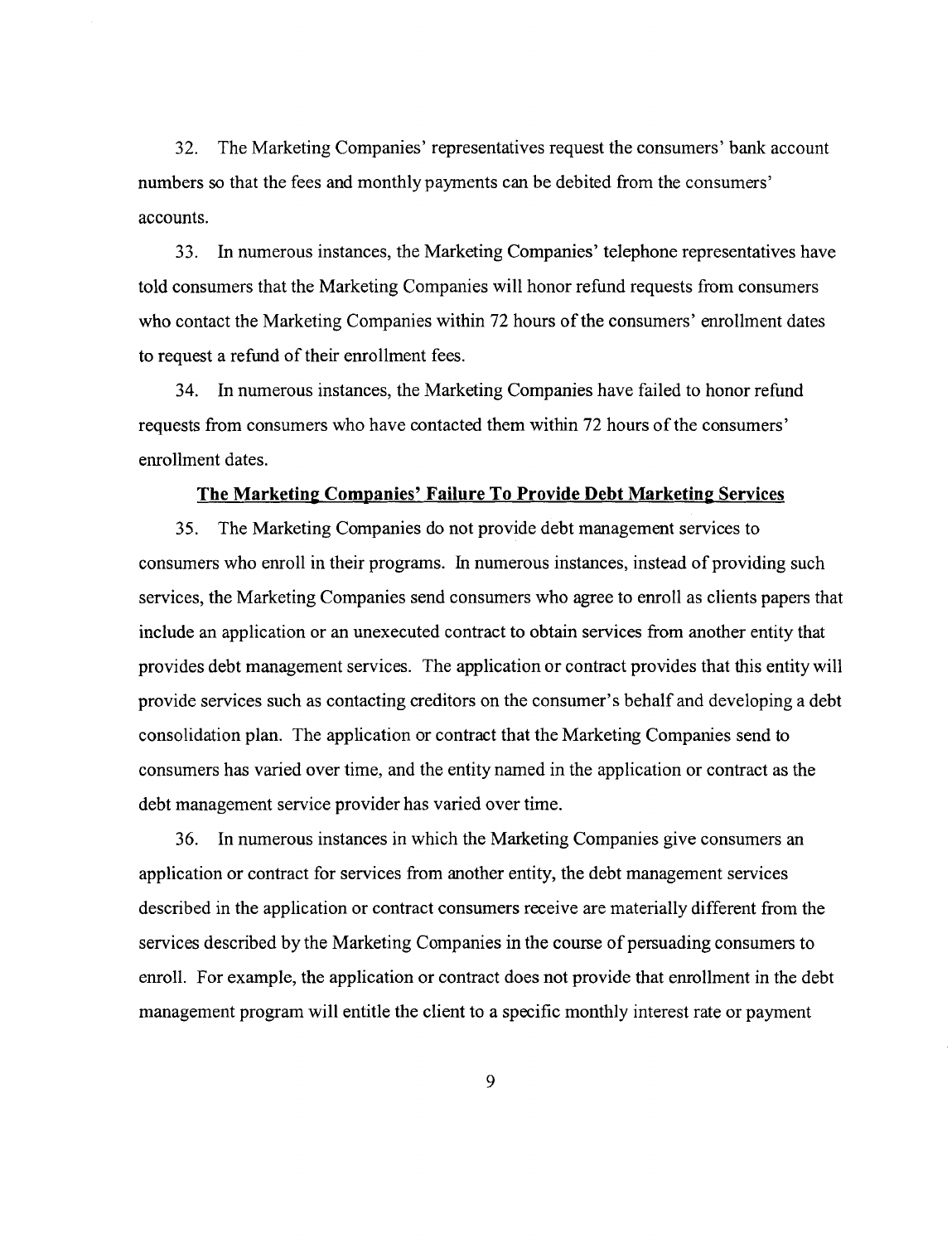reduction. The application or contract does not guarantee that any of the clients' creditors will grant any particular interest rate or payment reduction.

37. In some instances, the Marketing Companies also send consumers an unexecuted contract that is described as a "Service Agreement" between the consumer and one of the Marketing Companies. The Service Agreement sometimes states that the Marketing Company identified in the contract will transfer the customer's file to a nonprofit processing center.

38. The Service Agreement sometimes states that the Marketing Company identified in the agreement does not warrant or guarantee that any of the customer's creditors will lower interest rates, lower payments, or reduce or waive late fees and penalties.

39. The Service Agreement sometimes states, falsely, that the Marketing Company identified in the contract ". . . will use its best efforts in negotiating a lower payment, lower interest rates and reduction/waiver of late fees and penalties."

40. After receiving written materials from the Marketing Companies, many consumers have requested that the Marketing Companies cancel their enrollment in the debt management program and refund all fees because the program described in the written materials is not the same as the program described to them in the prerecorded message, the telephone sales presentation, or the DMFS website.

41. In numerous instances, the Marketing Companies have failed to honor these refund requests.

42. In numerous instances, consumers signed and returned the application or contract for debt management services to the Marketing Companies, but did not receive debt management services, even though weeks or months had passed since the consumer returned the application or contract.

43. The Marketing Companies have caused billing information relating to consumer enrollment fees to be submitted for payment without a consumer's express informed consent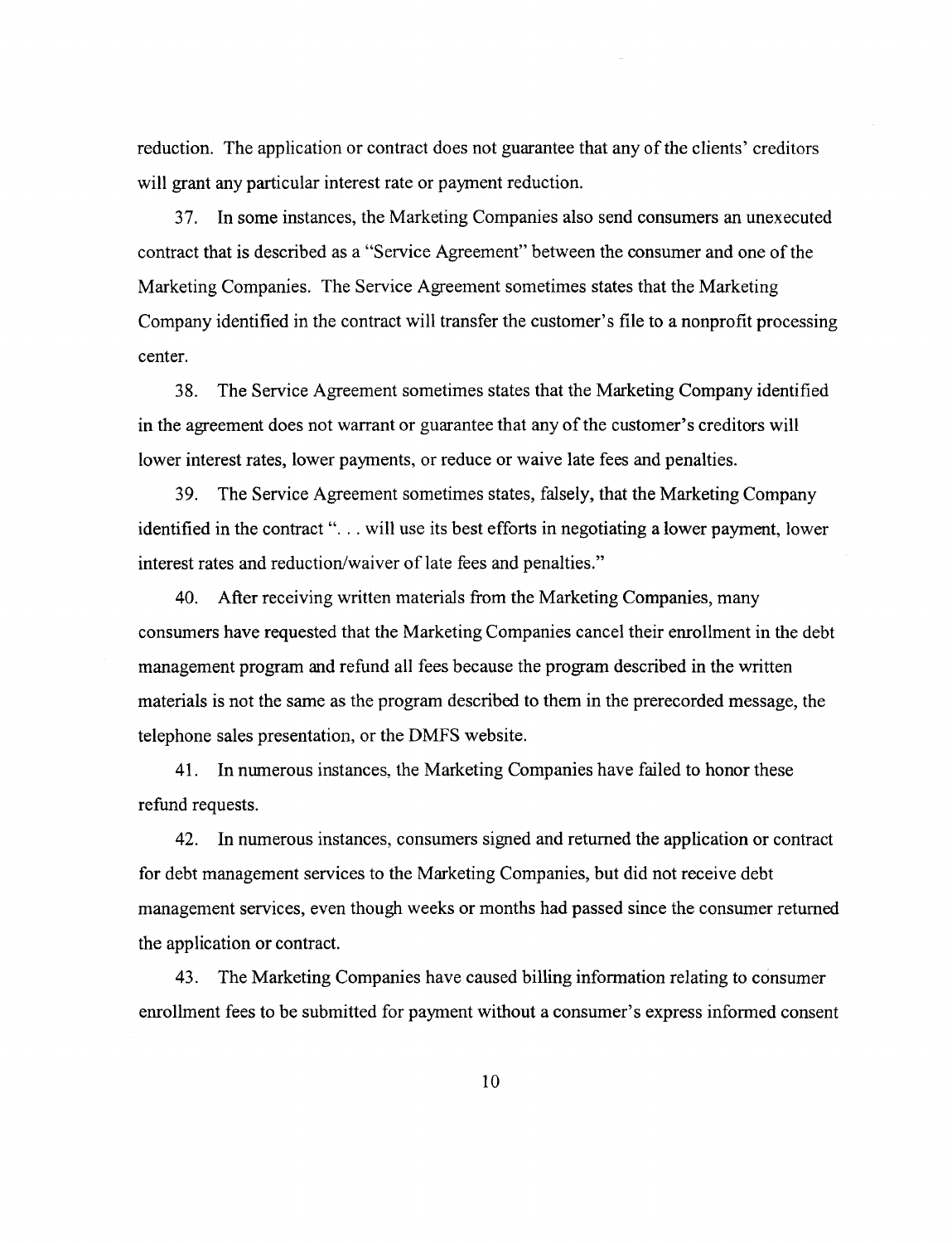because the Marketing Companies failed to clearly and conspicuously disclose to the consumers, before submitting the billing information, that: (1) consumers who enroll in the program must apply to or contract with another entity to receive debt management services; and (2) consumers may not receive through the other entity the specific monthly debt payment designated by the Marketing Companies.

44. The Marketing Companies do not provide consumers with notices concerning the Marketing Companies' policies and practices for protecting the confidentiality and security of financial information obtained from consumers. The Marketing Companies also do not provide consumers with notices concerning their credit file rights under state and federal law, and their right to cancel a contract with a credit repair organization.

### **Business Practices Relating to <u>Defendant DMFS's Claims to be a Non-Profit Corporation</u>**

45. Defendant DMFS's articles of incorporation provide that the corporation is organized exclusively for religious, charitable, scientific, literary, and educational purposes, within the meaning of Section 501(c)(3) of the Internal Revenue Code.

46. The Internal Revenue Service has not recognized DMFS as exempt from federal income tax under Section 501(c)(3) of the Internal Revenue Code.

47. Defendant DMFS's marketing practices do not differ in any significant way from the marketing practices of defendants DSA and Ameridebt Group.

48. The Buirds control defendant DMFS and for-profit companies that do significant business with defendant DMFS, including defendants One Star and DSA.

49. Defendants Dale Buird, Jr., and Dale Buird, Sr., control the One Star and DSA accounts at AmSouth Bank and, with Shawn Buird, control the DMFS account at AmSouth Bank.

50. Defendant DMFS is organized and operated to provide economic benefit for the Buirds and other members of their family, in part by transferring revenue from defendant DMFS to for-profit corporations that are controlled and owned by the Buirds.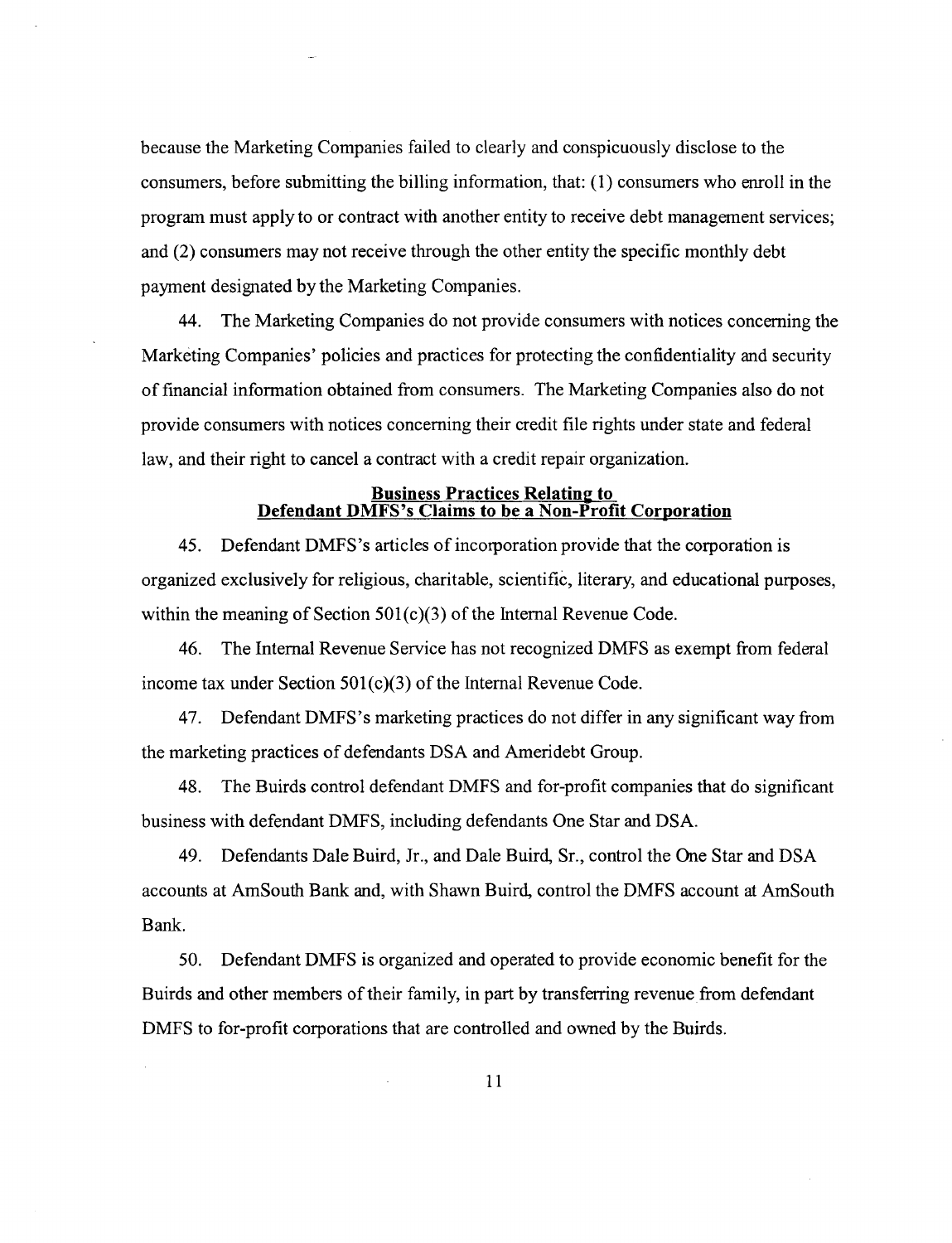#### **VIOLATIONS OF SECTION 5 OF THE FTC ACT**

51. Section 5(a) of the FTC Act, 15 U.S.C. *5* 45(a), prohibits unfair or deceptive acts and practices in or affecting commerce.

52. Misrepresentations or omissions of material fact likely to mislead consumers acting reasonably under the circumstances constitute deceptive acts or practices prohibited by Section 5 of the FTC Act.

### **COUNT ONE**  *SERVICES*

53. In numerous instances in the course of marketing debt management programs, the Marketing Companies have represented, expressly or by implication, that they provide debt management services, such as negotiating with consumers' creditors to obtain better payment terms and distributing payments to consumers' creditors.

54. In truth and in fact, the Marketing Companies do not provide debt management services, such as negotiating with consumers' creditors and distributing payments to consumers' creditors. Instead, the Marketing Companies transfer information about the consumers to entities that purport to provide such services and/or provide the consumers with documents that can be used to apply to an entity that purports to provide such services.

*55.* Therefore, the representations described in Paragraph 54 are false and misleading and constitute deceptive acts or practices in violation of Section 5(a) of the FTC Act, 15 U.S.C. § 45(a), for which each of the defendants is liable.

# **COUNT TWO PROGRAM** *BENEFITS*

56. In numerous instances in the course of marketing debt management programs, the Marketing Companies have represented, expressly or by implication, that consumers who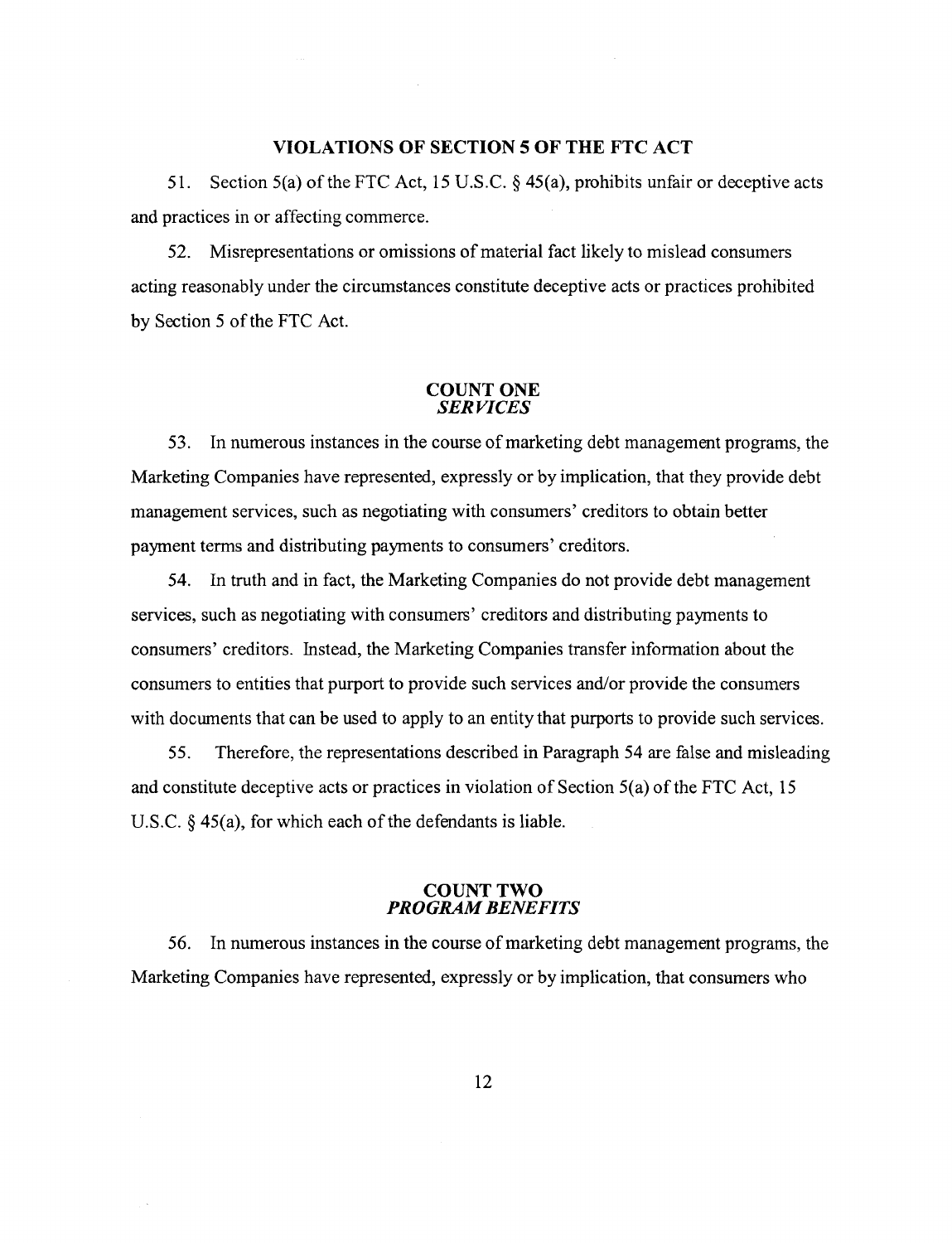enroll in their debt management program will receive specific benefits, including but not limited to:

- a. the elimination of interest charges on credit card debt, or a reduction of those interest charges to as low as one-and-one-half percent;
- b. the ability to consolidate credit card debts and pay-off the consolidated debt by making the specific monthly payment designated by the Marketing Company soliciting the consumer; or
- c. the ability to receive debt management services before a consumer's next credit card billing cycle.

57. In truth and in fact, in numerous instances in which the Marketing Companies make these representations, the debt management programs to which the Marketing Companies refer consumers do not provide the benefits represented. Among other things, these programs do not:

- a. eliminate interest charges or reduce those interest charges to as low as oneand-one-half percent;
- b. enable consumers to consolidate credit card debts and pay-off the consolidated debt by paying the specific monthly payment designated by the Marketing Company soliciting the consumer; or
- c. provide debt management services before a consumer's next credit card billing cycle.

58. Therefore, the representations described in Paragraph 57 are false and misleading and constitute deceptive acts or practices in violation of Section 5(a) of the FTC Act, 15 U.S.C. *5* 45(a), for which each of the defendants is liable.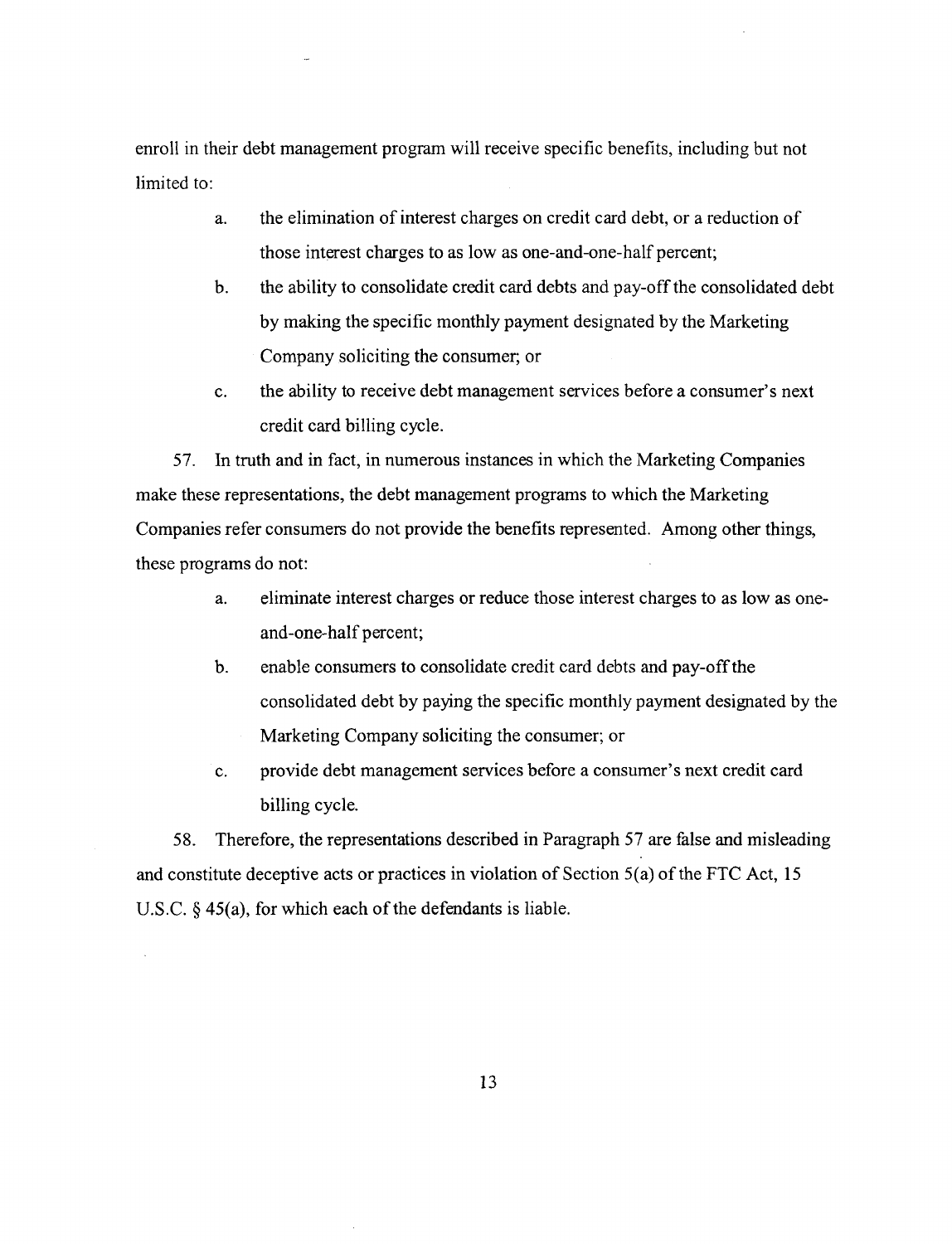#### **COUNT THREE**  *REFUNDS*

59. In numerous instances in the course of marketing debt management programs, the Marketing Companies have represented that they will honor a refund request if a consumer contacts the Marketing Company that solicited the consumer within 72 hours of the consumer's enrollment date and requests a refund of his or her enrollment fee.

60. In truth and in fact, in numerous instances in which the Marketing Companies make these representations, the Marketing Companies have not honored refund requests from consumers who have contacted the Marketing Companies within 72 hours of the consumers' enrollment dates and requested refunds of their enrollment fees.

61. Therefore, the representation described in Paragraph 60 is false and misleading and constitutes a deceptive act or practice in violation of Section 5(a) of the FTC Act, 15 U.S.C.  $\S$  45(a), for which each of the defendants is liable.

## **COUNT FOUR**  *MISREPRESENTATION OF NON-PROFIT STA TUS*

62. In numerous instances in the course of marketing debt management programs, defendant DMFS has represented, expressly or by implication, that defendant DMFS is a nonprofit entity or a tax-exempt nonprofit entity under Section  $501(c)(3)$  of the Internal Revenue Code.

63. In truth and in fact, defendant DMFS is neither a nonprofit entity nor a tax-exempt nonprofit entity under Section 501(c)(3) of the Internal Revenue Code.

64. Therefore, the representations described in Paragraph 63 are false and misleading and constitute a deceptive acts or practices in violation of Section 5(a) of the FTC Act, 15 U.S.C.  $\S$  45(a), for which each of the defendants is liable.

## **VIOLATIONS OF THE TELEMARKETING SALES RULE**

65. In 1994, Congress directed the Federal Trade Commission to prescribe rules prohibiting abusive and deceptive telemarketing acts or practices pursuant to the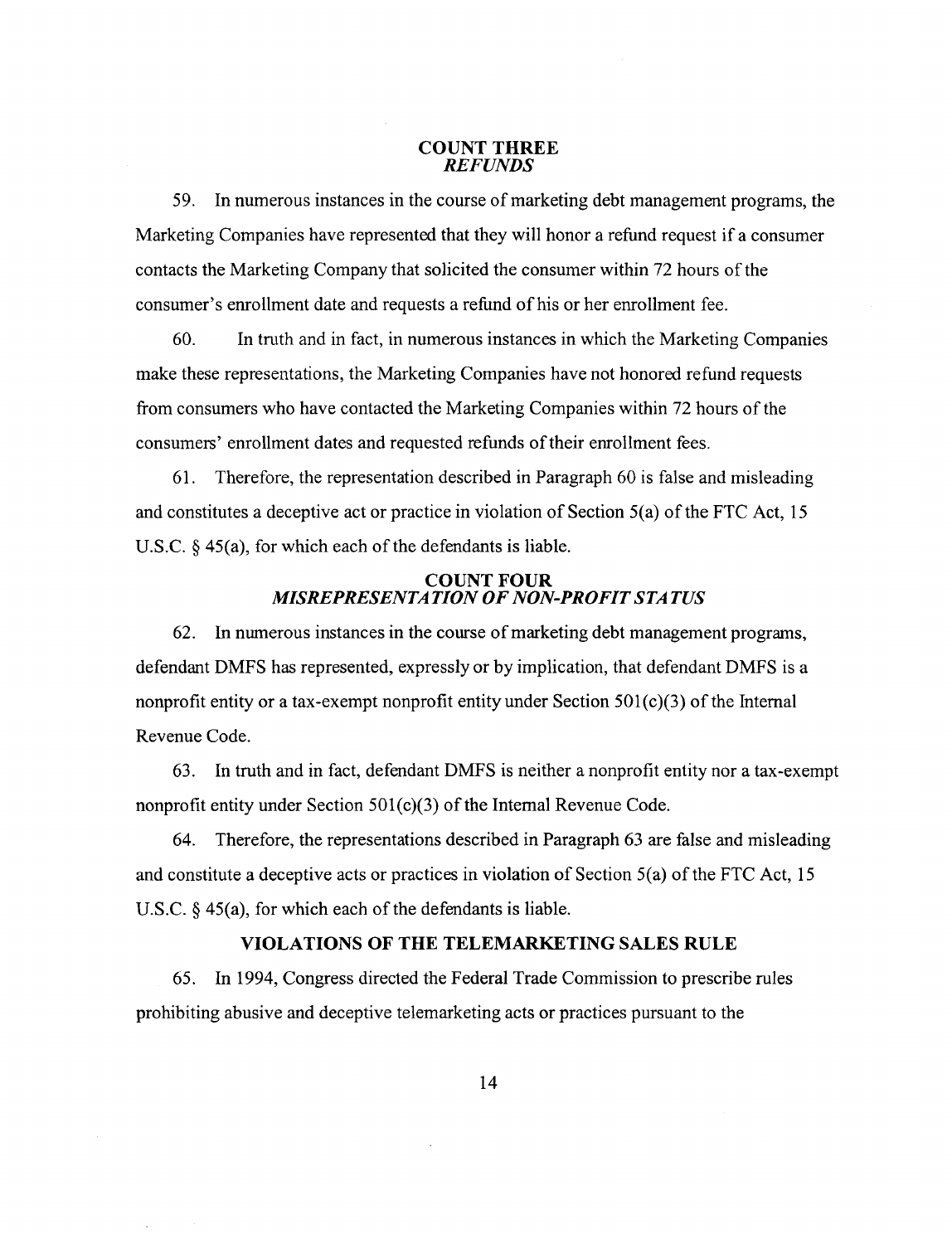Telemarketing Act, 15 U.S.C. **\$8** 61 01-61 08. On August 16, 1995, the FTC adopted the Telemarketing Sales Rule ("Original TSR"), 16 C.F.R. Part 310, which became effective on December 31, 1995. On January 29, 2003, the FTC amended the Original TSR by issuing a Statement of Basis and Purpose ("SBP") and the final amended TSR ("Amended TSR"). 68 Fed. Reg. 4580,4669.

66. Both the Original TSR and the Amended TSR prohibit sellers and telemarketers engaged in telemarketing from making a false or misleading statement to induce any person to pay for goods or services.  $16$  C.F.R.  $\S 310.3(a)(4)$ .

67. The Amended TSR provides that it is an abusive telemarketing act or practice for a seller or telemarketer to cause billing information to be submitted for payment without the express, informed consent of the customer. 16 C.F.R. § 310.4(a)(6). Consent is "informed" only when the seller or telemarketer has clearly and conspicuously made all the material disclosures required under the Rule such that the customer can gain a clear understanding that they will be charged and the payment mechanism that will be used to effect the charge. *See SBP*, 68 Fed. Reg. 4580, 4620; 16 C.F.R. § 310.3(a)(1)(i). Among the material information the seller or telemarketer must clearly and conspicuously disclose are all material restrictions, limitations, or conditions to purchase, receive, or use the service that is the subject of the sales offer.  $16$  C.F.R.  $\S 310.3(a)(1)(i)$ .

68. The Amended TSR established a "Do Not Call" registry, maintained by the Commission (the "National Do Not Call Registry" or "Registry"), of consumers who do not wish to receive certain types of telemarketing calls. Consumers can register their telephone numbers on the Registry without charge either through a toll-free telephone call or over the Internet at *donotcall.gov.* 

69. Sellers and telemarketers can access the Registry over the Internet at telemarketing.donotcall.gov to download the registered numbers, after paying the appropriate annual fee as set forth at 16 C.F.R. **tj 3** 10.8(c). Sellers and telemarketers are

15

 $\frac{1}{2}$  ,  $\frac{1}{2}$ 

 $\mathbf{r}$  .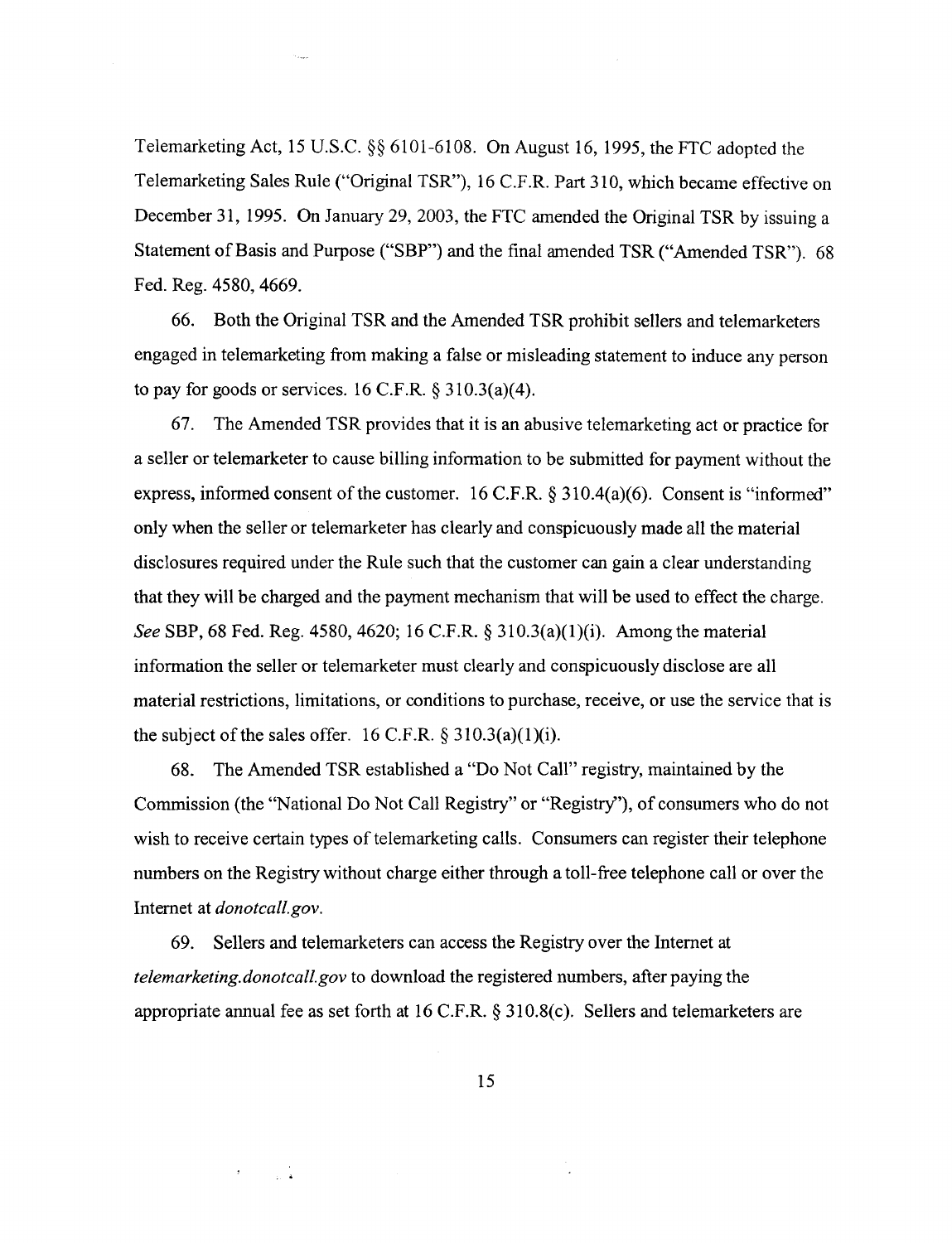prohibited from making "outbound" telemarketing calls to numbers on the Registry. 16 C.F.R.  $\S 310.4(b)(1)(iii)(B)$ . Sellers and telemarketers are also prohibited from making outbound telemarketing calls to any telephone number within a given area code unless the seller first has paid the annual fee for access to the telephone numbers within that area code that are included in the National Do Not Call Registry. 16 C.F.R. **9** 310.8(a) and (b).

70. Consumers who receive telemarketing calls to their registered numbers can complain of Registry violations the same way they registered, through a toll-free telephone call or over the Internet at *donotcall.gov.* 

71. Most provisions of the Amended TSR, including those relating to deceptive telemarketing practices and billing without express informed consent, became effective on March 31,2003. 68 Fed. Reg. 4580.

72. Since September 2, 2003, sellers, telemarketers, and other permitted organizations have been able to access the Registry over the Internet at *telemarketing.donotcall.gov* to download the registered numbers.

73. Since October 17,2003, sellers and telemarketers subject to the FTC's jurisdiction have been prohibited from calling numbers on the Registry in violation of the Amended TSR. 16 C.F.R. § 310.4(b)(1)(iii)(B).

74. The Telemarketing Act provides that the Commission has the same jurisdiction, powers, and duties under the Telemarketing Act as it has under the FTC Act, 15 U.S.C. 9 6105. Consequently, the Commission's authority under the Telemarketing Act does not extend to entities that are not covered by the FTC Act, including corporations that are not organized for their own profit or the profit of their members within the meaning of Section 4 of the FTC Act, 15 U.S.C. \$44.

75. Regulations promulgated by the Federal Communications Commission under the Telephone Communications Privacy Act, 47 U.S.C. § 227, prohibit initiating a "telephone solicitation" to a residential telephone subscriber who has registered his or her number on

 $\bullet$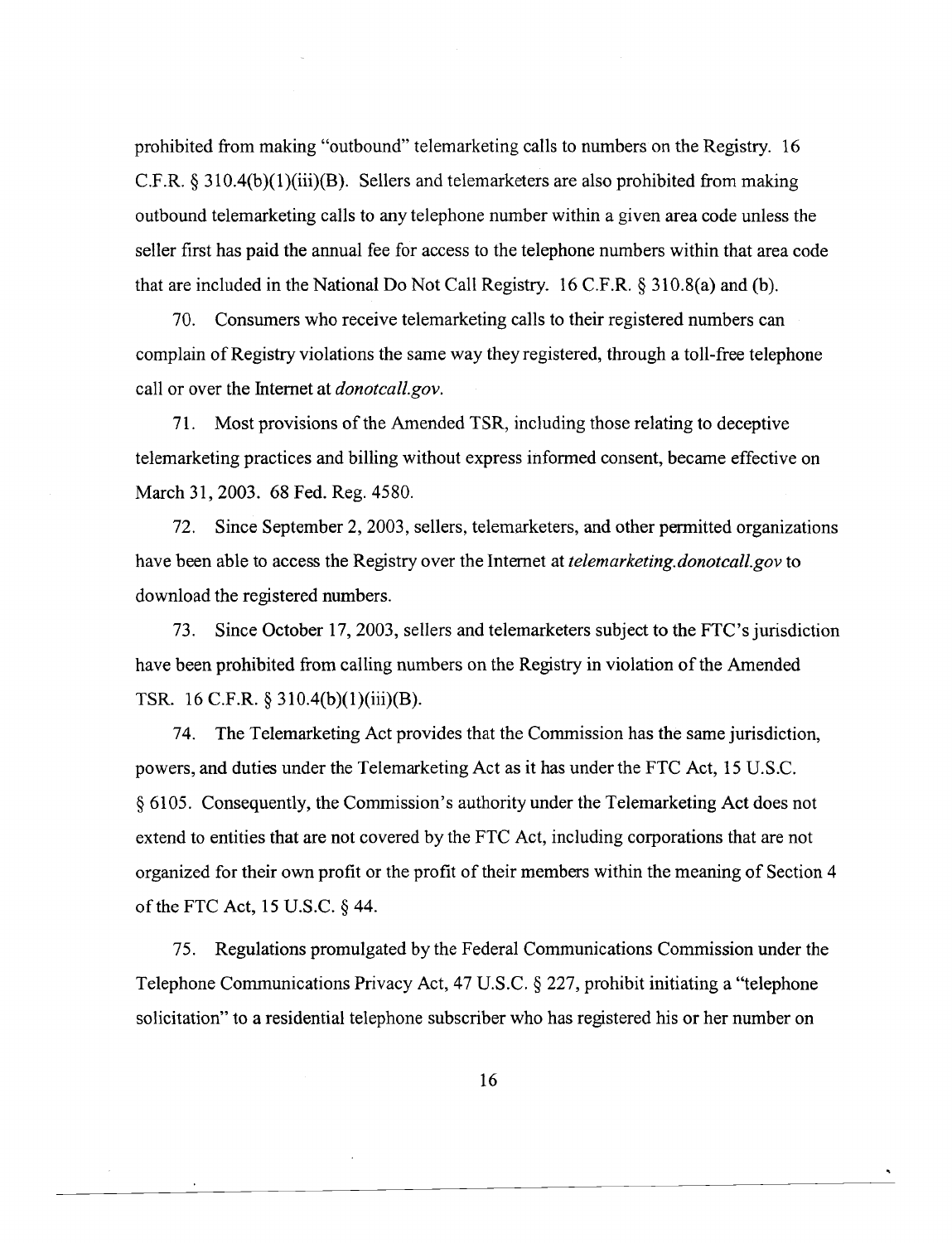the National Do Not Call Registry, 47 C.F.R. *5* 64.1200(c), but those regulations do not apply to certain solicitations, including solicitations by or on behalf of a tax exempt nonprofit organization. 47 C.F.R. **fj** 64.1200(f)(9); 47 U.S.C. § 227(a)(3)(C).

76. Pursuant to Section 3(c) of the Telemarketing Act, 15 U.S.C. **fj** 6102(c), and Section 18(d)(3) of the FTC Act, 15 U.S.C.  $\S$  57a(d)(3), a violation of the TSR constitutes an unfair or deceptive act or practice in or affecting commerce, in violation of Section 5(a) of the FTC Act, 15 U.S.C. *5* 45(a).

77. A person who is not required to access the Do Not Call Registry under the Amended TSR, Federal Communications Commission regulations, or any other federal law is permitted to access and download registered numbers without charge, if the person is accessing the Registry solely to prevent telephone calls to telephone numbers on the Registry. See 16 C.F.R.  $\&$  310.8(c). If a person accessing the Registry claims to be entitled to access without charge, it must provide the identifying information required by the FTC and certify that it is accessing the Registry solely to prevent telephone calls to telephone numbers on the Registry. *Id. 5* 310.8(e).

78. The Marketing Companies are "sellers" or "telemarketers" engaged in "telemarketing" as those terms are defined in the Original TSR, 16 C.F.R. *\$8* 3 10.2(r), (t), and (u), and the Amended TSR. 16 C.F.R. **\$8** 310.2(z), (bb), and (cc).

79. On October 22,2003, defendant DMFS accessed the Registry and identified itself as an "Exempt Organization or Seller." Since that date, defendant DMFS has downloaded registered numbers associated with 173 area codes. Defendant DMFS has not paid for this access to the Registry.

80. Since October 17,2003, DMFS has caused thousands of telemarketing calls to consumers whose telephone numbers are on the National Do Not Call Registry.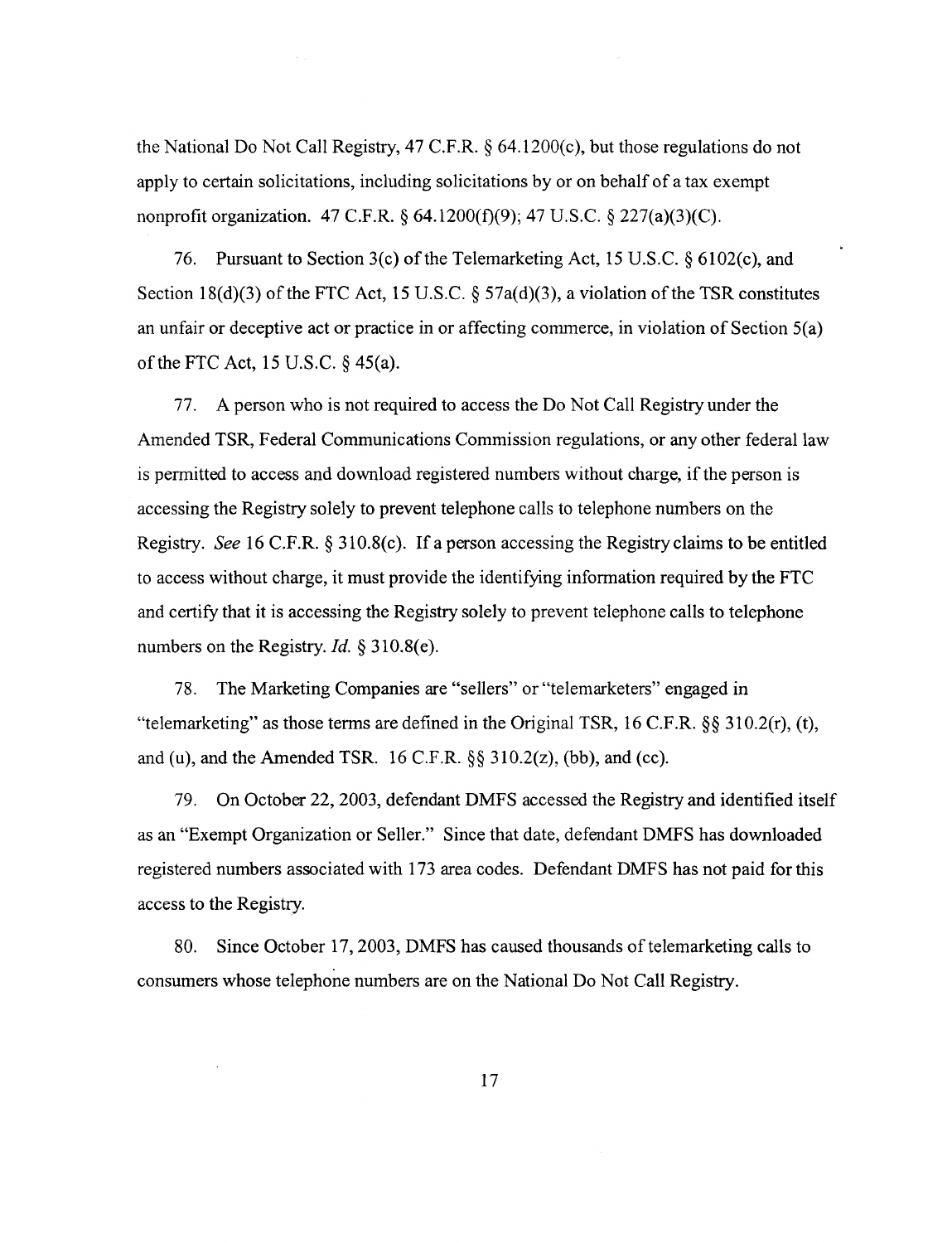# *COUNT FIVE MISREPRESENTATIONS IN WOLATION OF THE TSR*

**8** 1. In numerous instances, in connection with telemarketing debt management programs, the Marketing Companies have made false or misleading statements to induce consumers to enroll in the programs. These false or misleading statements include, but are not limited to, statements that consumers who enroll in the debt management program will receive the following specific benefits:

- a. the elimination of interest charges on credit card debt, or a reduction of those interest charges to as low as one-and-one-half percent;
- b. the ability to consolidate credit card debts and pay-off the consolidated debt by paying a specific monthly payment designated by the Marketing Company that solicited the consumer; or
- c. the ability to receive debt management services before a consumer's next credit card billing cycle.

82. By inducing consumers to enroll in debt management programs by making such false or misleading statements, the Marketing Companies have violated Section  $310.3(a)(4)$ of the Original and Amended TSR, 16 C.F.R. *5* 3 1 O.3(a)(4), and each of the defendants is liable for these violations.

# *COUNT SIX BILLING WITHOUT EXPRESS INFORMED CONSENT*

83. In numerous instances since March 31,2003, in connection with telemarketing debt management programs, defendants DSA and DMFS have caused billing information to be submitted for payment without the express informed consent of their customers.

84. By causing billing information to be submitted for payment since March 31, 2003, without the express informed consent of their customers, defendants DSA and DMFS have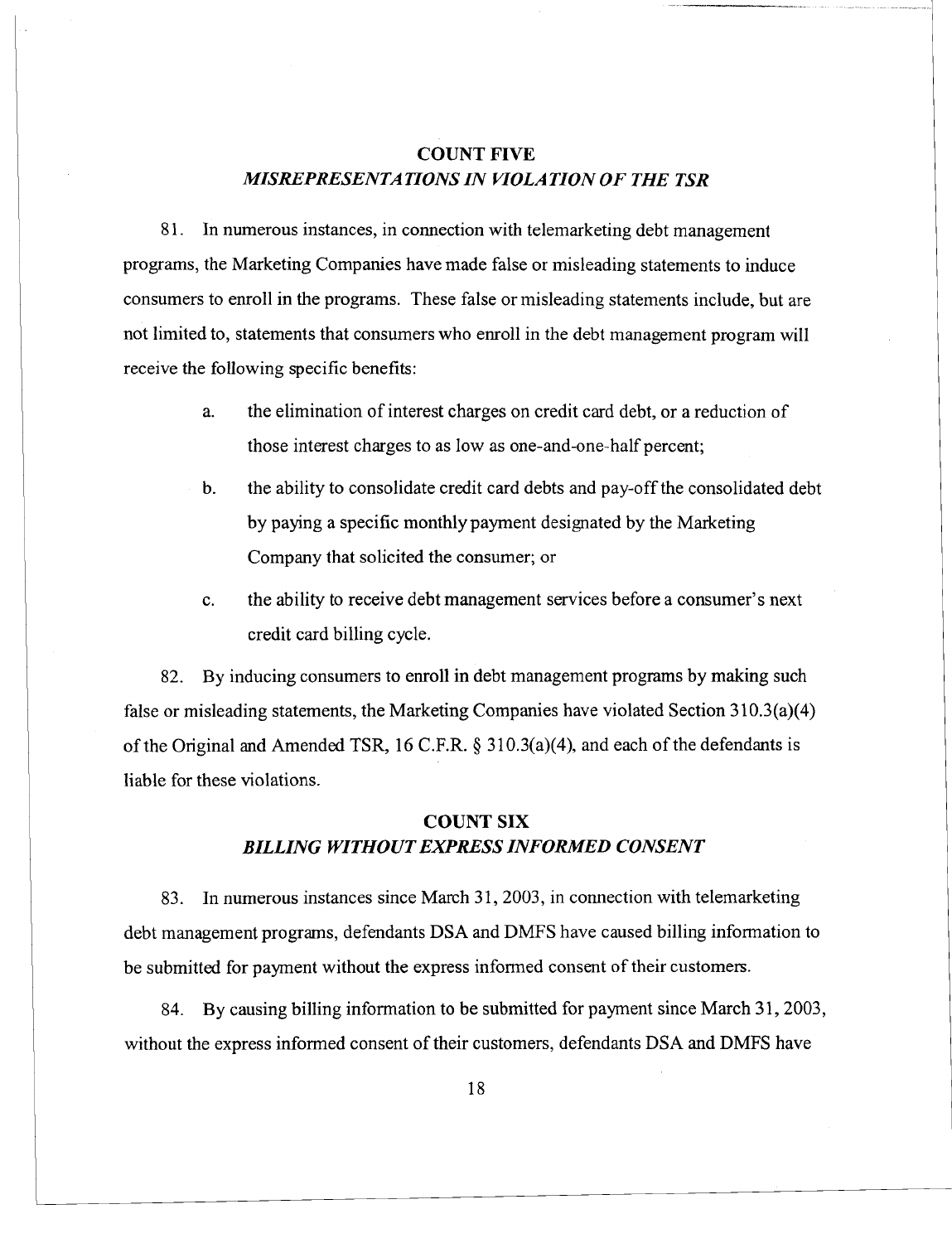violated Section 3 1 O.4(a)(6) of the Amended TSR, 16 C.F.R. *5* 3 1 O.4(a)(6), and each of the defendants is liable for these violations.

# **COUNT SEVEN**  *CALLS TO TELEPHONE NUMBERS ON THE NATIONAL DO NOT CALL REGISTRY*

85. In numerous instances since October 17,2003, in connection with telemarketing debt management programs, defendant DMFS has engaged in, or caused telemarketers to engage in, initiating outbound telephone calls to persons when those persons' telephone numbers were on the National Do Not Call Registry.

86. The conduct described in Paragraph 86 violates Section 310.4(b)(l)(iii)(B) of the Amended TSR, 16 C.F.R. § 310.4(b)(1)(iii)(B), and each of the defendants is liable for these violations.

# **COUNT EIGHT**  *FAILING TO PAY THE FEE TO ACCESS THE NATIONAL DO NOT CALL REGISTRY*

87. In numerous instances since October 17,2003, in connection with telemarketing debt management programs, defendant DMFS has initiated, or caused telemarketers to initiate, outbound telephone calls to telephone numbers within given area codes without first paying the required annual fees for access to the telephone numbers within those area codes that are included in the National Do Not Call Registry.

88. The conduct described in Paragraph 88 violates Section 310.8 of the Amended TSR, 16 C.F.R.  $\S 310.8$ , and each of the defendants is liable for these violations.

 $\sim$ 

 $\bullet$  -  $\bullet$  -  $\bullet$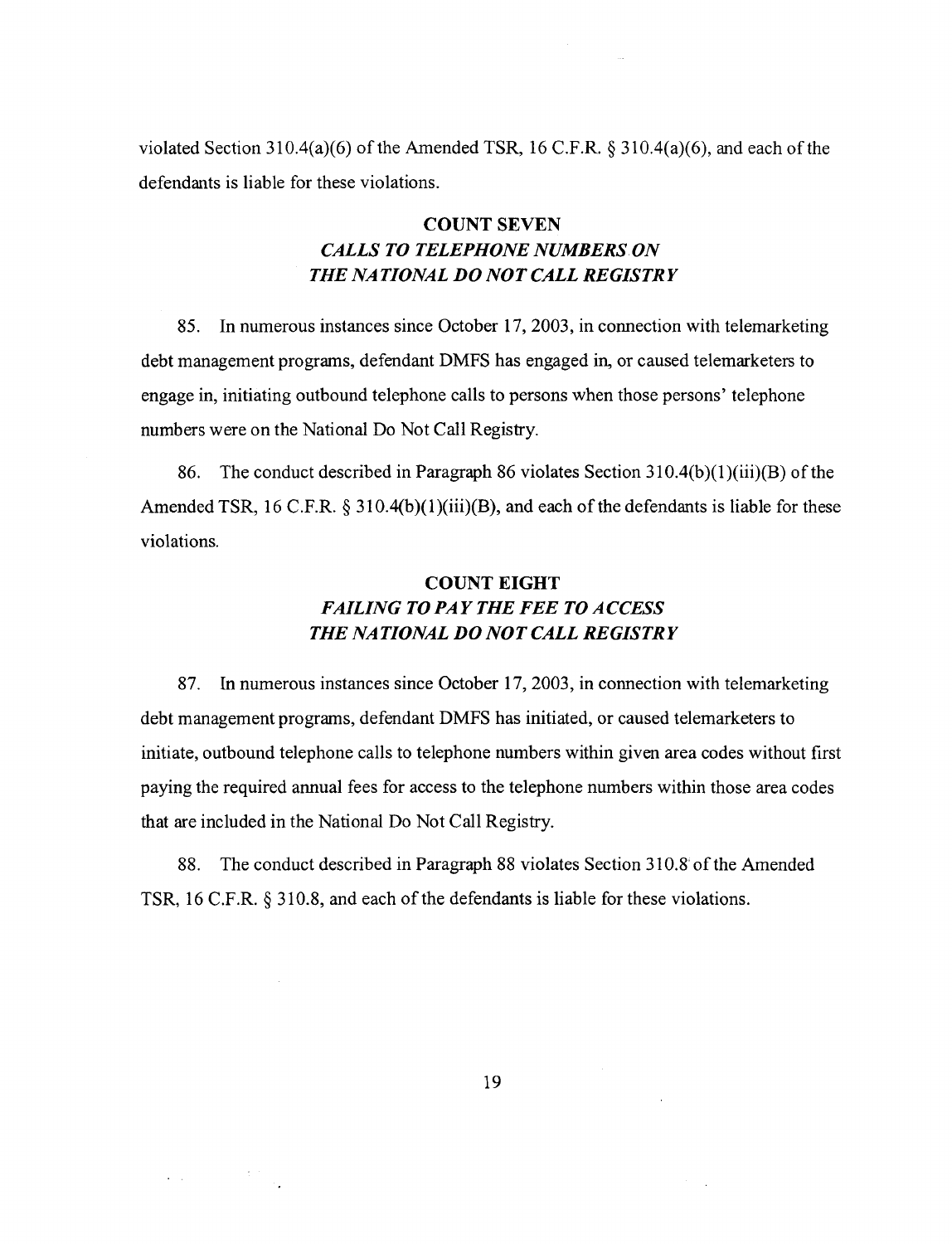## **VIOLATIONS OF THE GRAMM-LEACH-BLILEY ACT**

89. Section 503 of the GLB Act, 15 U.S.C. *5* 6803, and the Privacy Rule, 16 C.F.R. **8** 313.4, require that financial institutions provide each customer with a clear and conspicuous notice that accurately reflects the financial institution's privacy policies and practices not later than when the customer relationship is established, and before disclosing any nonpublic personal information about the consumer to any nonaffiliated third party for any nonexempt purpose. Financial institutions must also provide such notices at least annually during the continuation of the customer relationship. 16 C.F.R.  $\S$  313.5.

90. For purposes of Section 503 of the GLB Act and the Privacy Rule, the term "financial institution" means any institution the business of which is engaging in financial activities as described in 12 U.S.C. § 1843(k). 15 U.S.C. § 6809(3); 16 C.F.R. § 313.3(k).

# **COUNT NINE**  *FAILURE* **TO** *PROVIDE REQUIRED PRIVACY DISCLOSURES*

91. The Marketing Companies are financial institutions for purposes of the GLB Act and the Privacy Rule, 15 U.S.C. *5* 6809(3); 16 C.F.R. *5* 313.3(k).

92. Upon enrolling consumers seeking debt management services, the Marketing Companies establish a customer relationship and are required to provide a clear and conspicuous notice that accurately reflects the Marketing Companies' privacy policies and practices.

93. In numerous instances, the Marketing Companies have not sent consumers with whom they have a customer relationship the notices required by the GLB Act and the Privacy Rule.

94. The Marketing Companies' failure to provide these required notices to their customers constitutes a violation of Section 503 of the GLB Act, 15 U.S.C. § 6803, and the Privacy Rule, 16 C.F.R. Part 3 13, and each of the defendants is liable for these violations.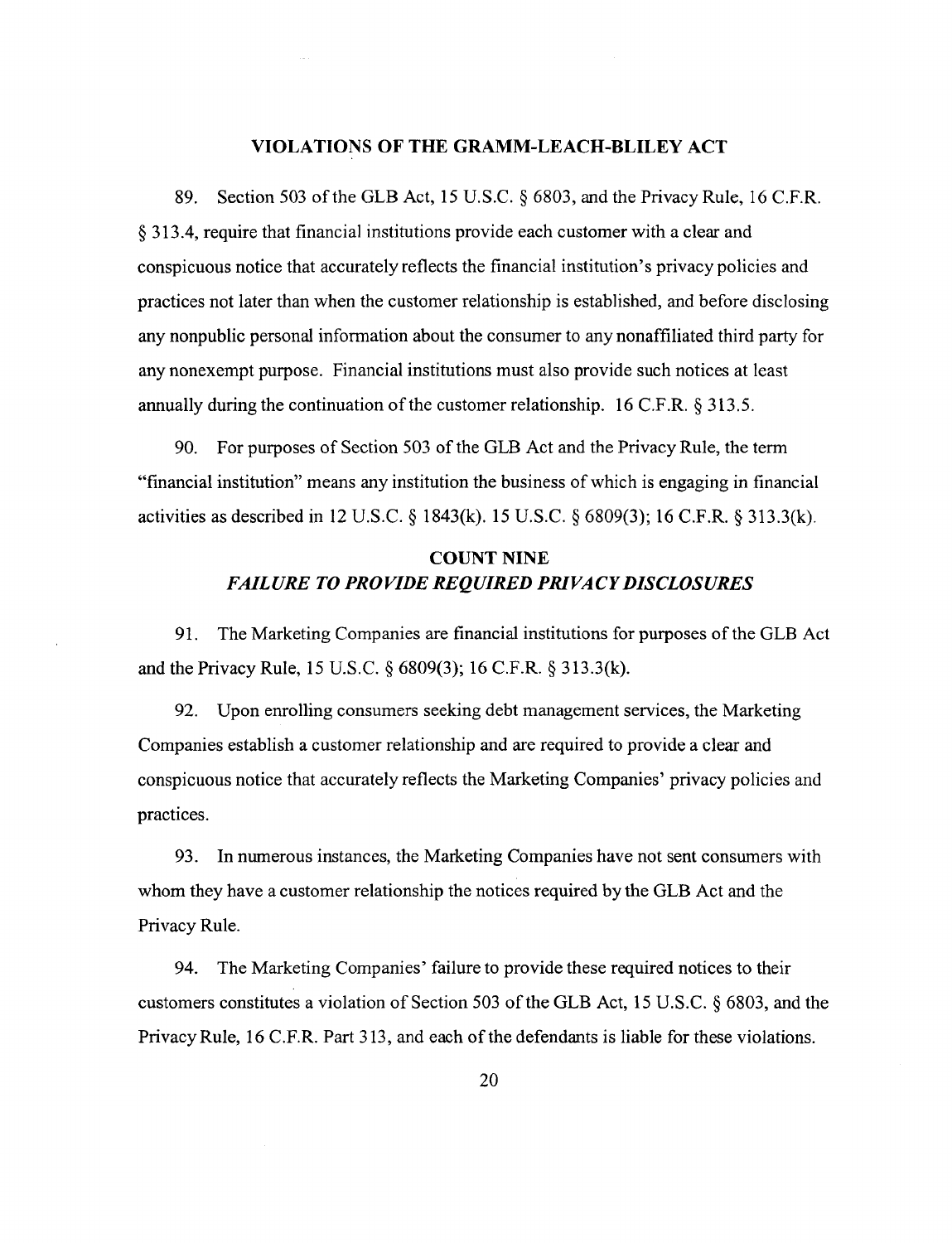### **VIOLATIONS OF THE CREDIT REPAIR ORGANIZATIONS ACT**

95. CROA was enacted to ensure that prospective buyers of the services of credit repair organizations are provided with the information necessary to make an informed decision regarding the purchase of such services and to protect the public from unfair or deceptive advertising and business practices by credit repair organizations. 15 U.S.C. **8** 1679(b). CROA provides that a credit repair organization:

a. may not charge or receive any money or other valuable consideration for services which the credit repair organization has agreed to perform before such service is fully performed, 15 U.S.C. § 1679b(b);

b. may not provide services without a written and dated contract that includes a full and detailed description of the services to be performed and other terms and conditions set forth in 15 U.S.C. §§ 1679d(a)(1),1679d(b).

c. must provide to the consumer, before any contract or agreement between the consumer and the credit repair organization is executed, the written statement set forth in Section 405(a) of CROA concerning consumer credit file rights under state and federal law and the right to cancel a contract with a'credit repair organization, 15 U.S.C. 5 1679c; and

d. must allow a consumer to cancel any contract with the credit repair organization without penalty or obligation if the consumer notifies the credit repair organization of the consumer's intention to cancel before midnight of the third business day after the date that the contract between the consumer and the credit repair organization is executed, 15 U.S.C. § 1679e.

96. CROA empowers the Commission to enforce the requirements that CROA imposes on credit repair organizations with all powers available to the Commission under the FTC Act, including the power to enforce the provisions of CROA in the same manner as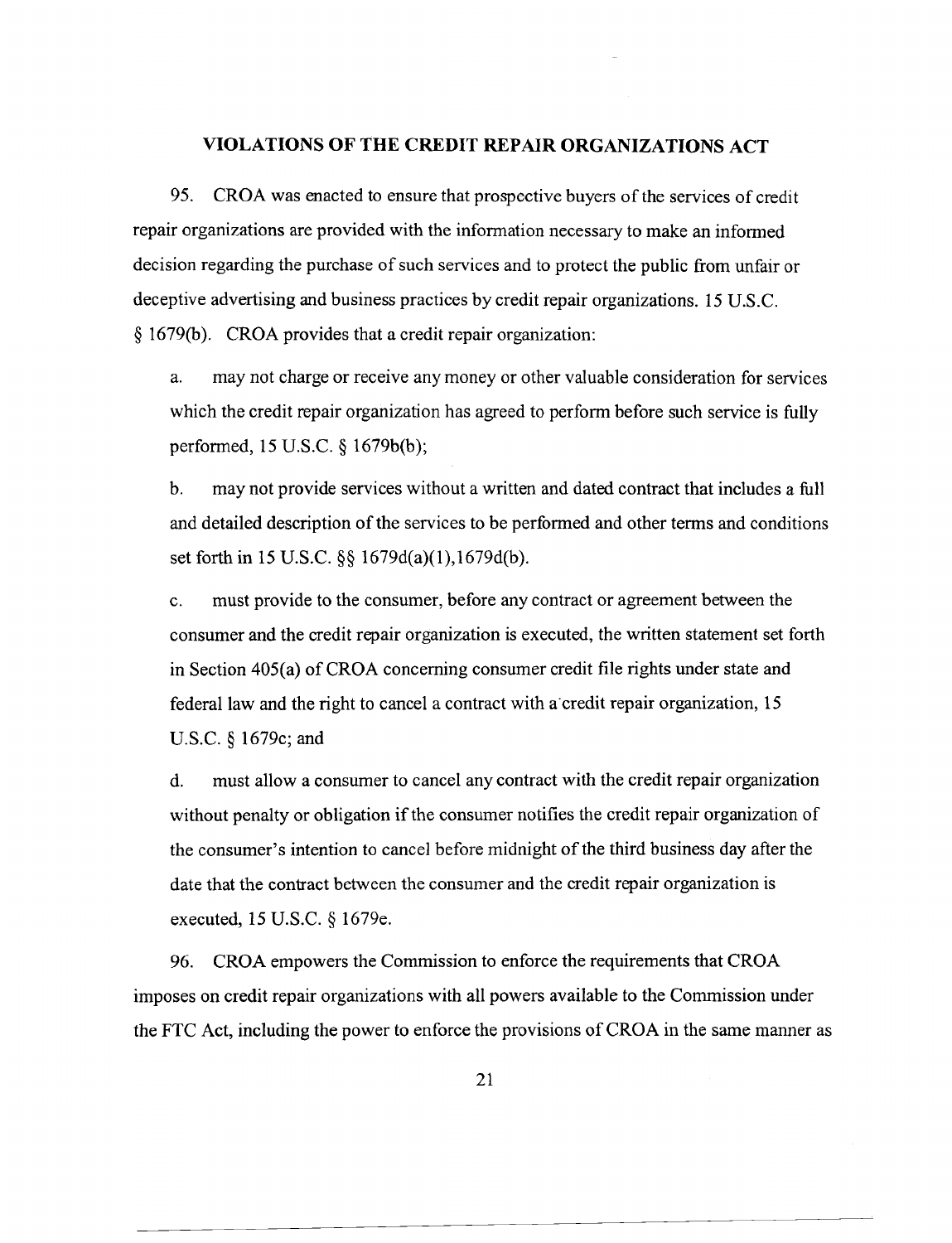if the violation had been a violation of a Commission trade regulation rule. 15 U.S.C. **9** 16791.

# **COUNT TEN**

# *COLLECTING PROHIBITED ADVANCE PAYMENTS; FAILURE TO PROVIDE WRITTEN CONTRACT, NOTICE, AND REFUNDS*

97. The Marketing Companies are "credit repair organizations," as that term is defined in the Credit Repair Organizations Act ("CROA"), because they use instrumentalities of interstate commerce to sell, provide, or perfom (or represent that such defendants can or will sell, provide, or perform) a service for the express or implied purpose of improving a consumer's credit record, credit history, or credit rating, and this service is offered in return for the payment of money. 15 U.S.C.  $\frac{1}{2}$  1679a(3).

- **98.** In numerous instances, the Marketing Companies have:
- charged or received money or other valuable consideration for the performance of  $\mathbf{a}$ . services that defendants the Marketing Companies have agreed to perform before such service was fully performed;
- $b<sub>1</sub>$ charged for and performed services for consumers that have not executed written and dated contracts that include a full and detailed description of the services to be performed and other terms and conditions set forth in 15 U.S.C. **8** 1679d(b);
- failed to provide consumers with the written disclosure statement described in 15  $\mathbf{c}$ . U.S.C.  $\S$  1679c; or
- failed to comply with the requests of consumers who seek to cancel any  $\mathbf{d}$ . agreement to purchase services from the Marketing Companies without penalty or obligation, even though the consumers have sought to cancel at a time when three business days have not elapsed since the consumer executed a contract for such services.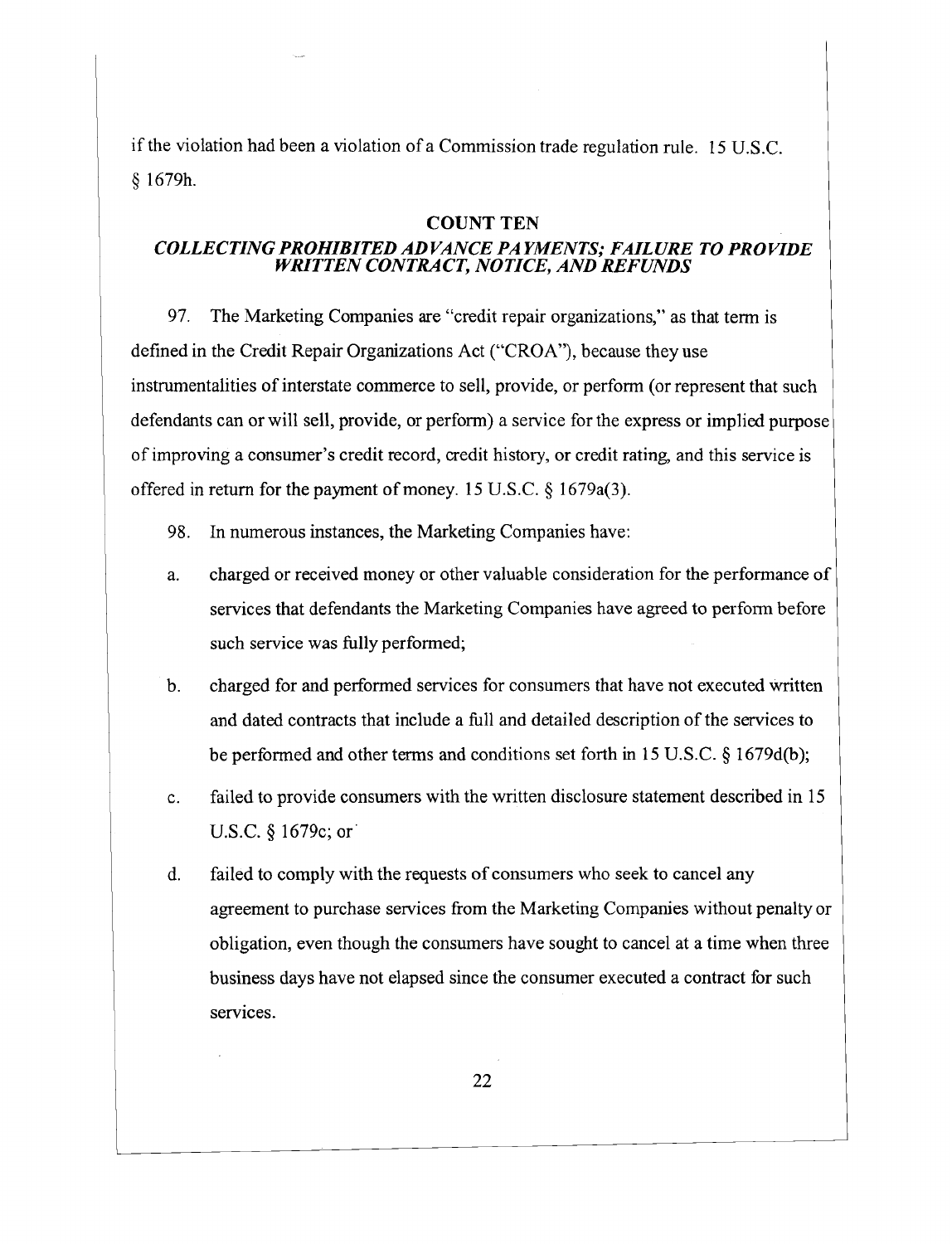99. The conduct described in Paragraph 99 above violates CROA. Therefore, this conduct constitutes unfair and deceptive acts or practices in commerce in violation of the FTC Act, 15 U.S.C. *5* 1679h(b), and each of the defendants is liable for these violations.

## **CONSUMER INJURY**

100. Consumers throughout the United States have suffered as a result of defendants' unlawful acts or practices. Absent injunctive relief by this Court, defendants are likely to continue to injure consumers, reap unjust enrichment, and ham the public interest.

# **THIS COURT'S POWER TO GRANT RELIEF**

101. Section 13(b) of the FTC Act, 15 U.S.C. *5* 53(b), empowers this Court to grant injunctive and such other relief as the court may deem appropriate to halt and redress violations of the FTC Act, the TSR, the Privacy Rule, the GLB Act, and CROA. The Cowt, in the exercise of its equitable jurisdiction, may award other ancillary relief, including but not limited to, rescission of contracts and restitution, the disgorgement of ill-gotten gains, an asset freeze, and appointment of a receiver, to prevent and remedy injury caused by defendants' law violations.

102. Section 19 of the FTC Act, 15 U.S.C. § 57b, authorizes the Court to grant to the FTC such relief as the Court finds necessary to redress injury to consumers or other persons resulting from defendants' violations of the TSR and the CROA, including the rescission and reformation of contracts and the refund of money.

# **PRAYER FOR RELIEF**

Wherefore, plaintiff Federal Trade Commission, pursuant to Sections 13(b) and 19 of the FTC Act, 15 U.S.C. *\$5* 53(b) and 57b; Section 6(b) of the Telemarketing Act, 15 U.S.C. *5* 6105(b); Section 505(a)(7) of the GLB Act, 15 U.S.C. *5* 6805(a)(7); Section 410 of the CROA, 15 U.S.C. § 1679h; and the Court's own equitable powers, requests that this Court: